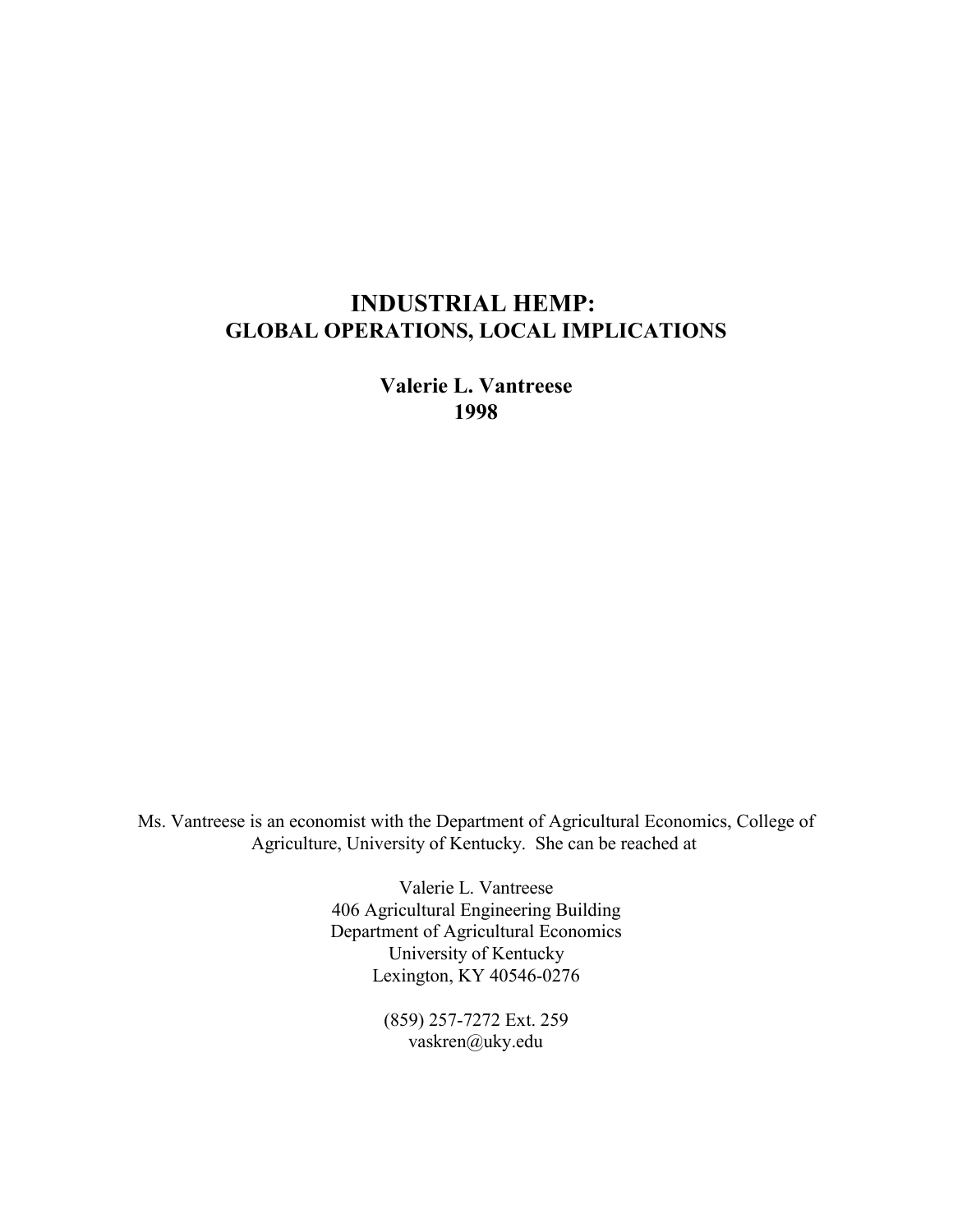# **INDUSTRIAL HEMP: GLOBAL OPERATIONS, LOCAL IMPLICATIONS**

# **Valerie L. Vantreese**

# **I. INTRODUCTION**

Industrial hemp has maintained its place in the public eye, as hemp advocates and opponents continue to spar across America. Despite general acceptance in agricultural and political communities around the world, US activists remain deeply divided over hemp legalization. Industrial hemp is repeatedly praised for its never-ending array of uses, for its harmony with the environment, as a production alternative for small farmers, and as a value-added enterprise for local businesses. Meanwhile, its twin cousin continues to muddy the water, as industrial hemp is seen as a stepping stone to the legalization of marijuana and an impediment to the war on drugs.

The legalization of industrial hemp production in the US is polarized, in part, on its purported profitability. Anti-drug activists have used the argument that low or lack of expected profitability from industrial hemp production does not compensate for the additional costs they believe would come with hemp legalization. If hemp is not profitable, why encourage a crop that would increase illicit marijuana production and drug monitoring costs? Hemp proponents counter that projected profitability has been dampened by "institutional" estimates that are static and short-sighted. They argue that industrial hemp could be profitable if the industry were allowed to fully develop as a commercial agricultural enterprise, with additional profits earned from a multitude of value-added applications.

To answer the question "*Would industrial hemp production be profitable for US farmers?*", several key issues must be investigated. Would the US have a certified seed industry that could compete with the high-yielding, low-THC, French varieties? Would hemp production replace or complement revenue from other agricultural crops? What type and at what rate would investment occur in the hemp processing industry? How large and how reliable is consumer and industrial demand for hemp products? Profit projections are extremely vulnerable to changes in these and other underlying assumptions.

To examine the profitability question, this report assumes that *ìIf industrial hemp is profitable, world production will be thriving and trade will be vigorous*". Nearly every country in the world has legalized hemp production  $-$  the United States is a rare exception. If the US were to legalize industrial hemp production, what type of competition would US farmers and manufacturers face from the international market?

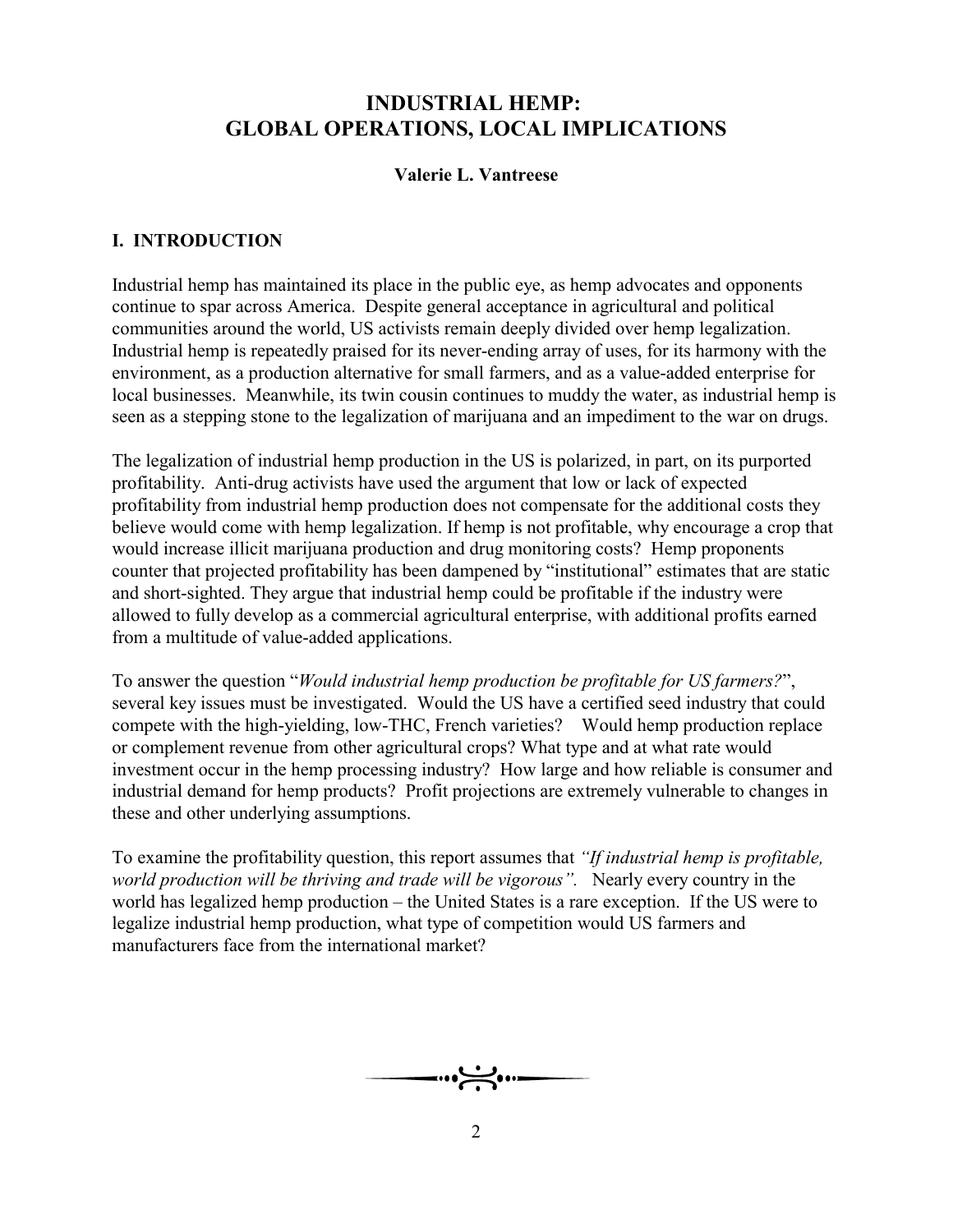|  | <b>Table of Contents</b> |  |
|--|--------------------------|--|
|  |                          |  |

| a. World Fiber Market<br>b. World Seed Market<br>c. Value-Added US Hemp Fiber Trade                                             |         |
|---------------------------------------------------------------------------------------------------------------------------------|---------|
| a. Drug Enforcement Administration<br>b. US Department of Agriculture<br>c. American Farm Bureau<br>d. Individual State Efforts |         |
| a. Production Cost Estimates<br>b. World Prices<br>c. Profitability of Hemp Versus Other Crops                                  |         |
|                                                                                                                                 | Page 27 |
|                                                                                                                                 | Page 29 |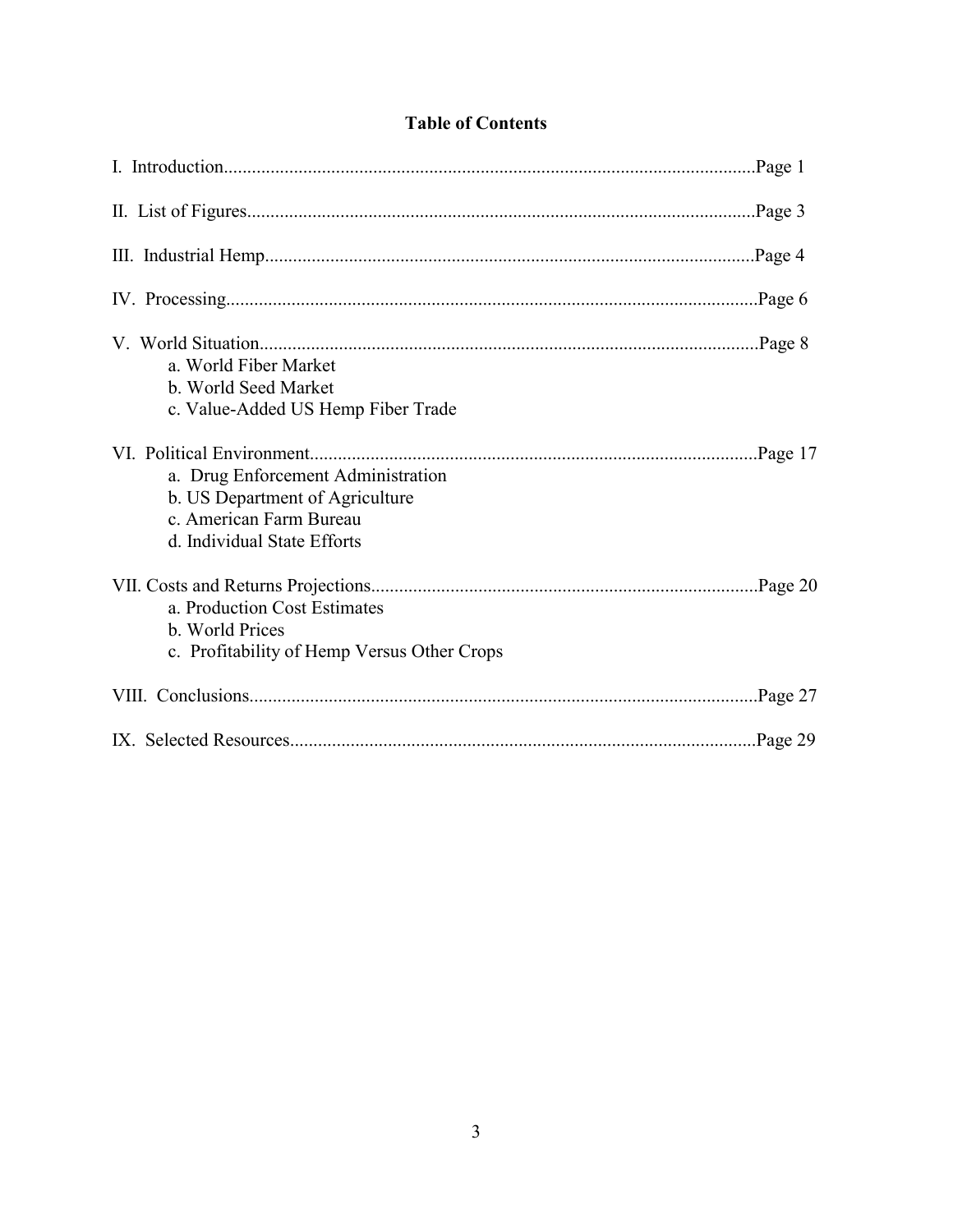# **II. LIST OF FIGURES**

|                                                                           | Page |
|---------------------------------------------------------------------------|------|
| World Hemp Fibre and Tow Yield (1961-97)                                  | 5    |
| World Hemp Seed Yields (1980-97)                                          | 6    |
| World Market Share: Hemp Fibre and Tow Production (1997)                  | 8    |
| World Hemp Fibre and Tow Production (1961-97)                             | 8    |
| World Hemp Fibre and Tow Exports (1961-96)                                | 9    |
| World Hemp Fibre and Tow Major Exporters (1996)                           | 10   |
| World Hemp Fibre and Tow Major Importers (1996)                           | 10   |
| World Hemp Fibre and Tow Export Prices (1981-96)                          | 11   |
| Average Hemp Fibre and Tow Export Prices for Major World Suppliers (1996) | 11   |
| World Hemp Seed Production (1961-97)                                      | 12   |
| World Market Share: Hemp Seed Production (1997)                           | 12   |
| World Hemp Seed Exports and Values (1961-96)                              | 13   |
| World Hemp Seed Export Prices (1981-96)                                   | 13   |
| Average Hemp Seed Export Prices for Major World Suppliers (1995)          | 14   |
| World Hemp Seed Major Exporters (1996)                                    | 14   |
| World Hemp Seed Major Importers (1996)                                    | 14   |
| US Industrial Hemp Imports (1993-97)                                      | 15   |
| 1997 US Import Market Share:                                              |      |
| Woven Fabrics of Other Vegetable Fibers (True Hemp):                      | 16   |
| True Hemp, Raw or Processed But Not Spun                                  | 16   |
| Yarns of Other Vegetable Textile Fibers (True Hemp)                       | 16   |
| US Industrial Hemp Balance of Trade 1993-97                               | 17   |

# **Authors Note:**

All world production and trade data presented in this paper was gathered from the Food and Agriculture Organization of the United Nations. Trade statistics for the US were gathered from the US Bureau of Census. Both sources are gratefully acknowledged. Only trade data for *cannabis sativa l.* was considered for this report; other types of hemp, such as manila and sunn hemp, were excluded.

This report updates prior manuscripts by the author, including *Industrial Hemp: Global Markets and Prices (1997)* and *Industrial Hemp: Resource Paper (1996)*. Thanks to Dr. Steve Vickner, Department of Agricultural Economics, University of Kentucky for his statistical assistance in modeling hemp market price elasticities.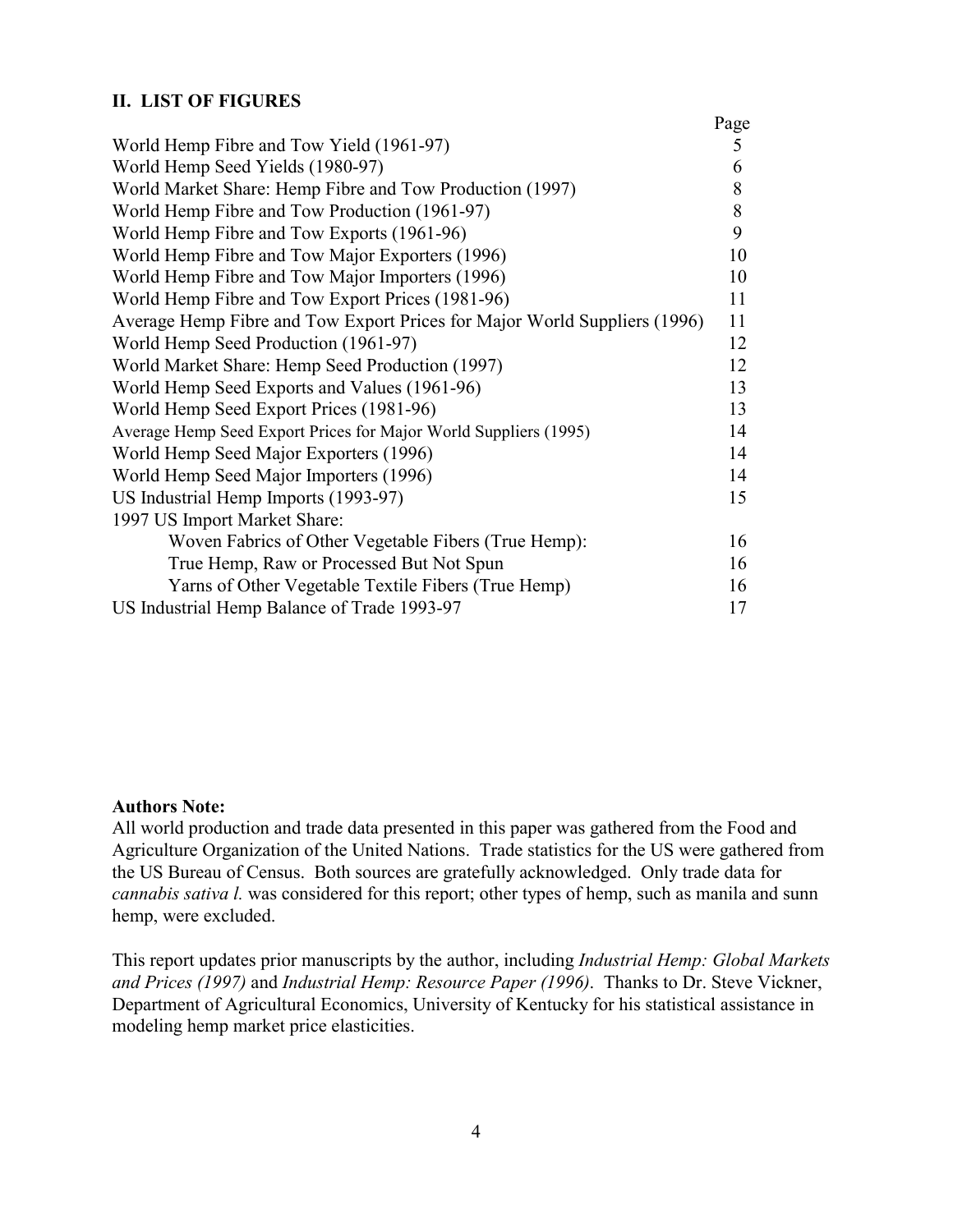#### **III. INDUSTRIAL HEMP**

*Cannabis sativa l.,* which includes both industrial hemp and marijuana, is a bast or long fiber plant containing variable concentrations of tetrahydracannibol (or THC, a psychoactive component).<sup>1</sup> By definition, industrial hemp refers to those strains of *cannabis sativa l.* containing less than 1% THC. Most developed countries that permit industrial hemp cultivation limit production to those varieties with less than 0.3% THC. Marijuana contains THC levels that typically range from 3-15%. The National Narcotics Intelligence Consumers Committee (a government group responsible for compiling drug supply data) reported a THC concentration for commercial grade marijuana of 4.2% in 1996 and 8.9% for sinsemilla (the unpollinated flowering tops of the female plant). The concentration of THC is dependent on both genetic and environmental factors.

Although there are several hundred varieties of *cannabis sativa l*., individual plants of marijuana and industrial hemp look nearly identical. If grown for seed production, industrial hemp closely resembles *cannabis sativa l*. grown for marijuana. If industrial hemp is grown for fiber, the plants are spaced very closely together to encourage stalk growth and discourage leaf (thus flower and seed) growth. Thus, hemp grown for fiber production looks dramatically different from marijuana. Consequently, it would be relatively easy to "hide" marijuana amongst hemp plants grown for seed, but not amongst hemp grown for fiber. A 1992 Dutch study of 97 marijuana cultivars and other research from the US Department of Agriculture concluded that chemical analysis was the only way to distinguish industrial hemp plants from marijuana.

Many have questioned if cross-fertilization would occur if marijuana and industrial hemp were grown in close proximity to one another. If two subspecies of *cannabis sativa l.* were planted sufficient distance from each other and had similar flowering times (which does vary somewhat by subspecies), the two could cross-fertilize, somewhat lowering the THC content in the marijuana plant and elevating the THC content in the industrial hemp plant. However, geneticists contend that the THC level change in the first generation (the parents themselves) would be relatively small. If the seed of the cross-pollinated plant was itself planted, the second generation of plants would exhibit stronger expressions of the change in THC levels. Both commercial hemp and marijuana growers have incentives not to alter the THC level and would prefer beginning each growing season with fresh certified seed. Thus, cross-fertilization would not be a strong incentive to separate marijuana from hemp production.

Research continues to develop high-yielding, low-THC hemp varieties. For example, recent French experimentation has resulted in a new low-THC variety (Epsilon) and another cultivar proclaimed to be THC-free. The industry is continuing to look for strains that are high in cellulose content (for biomass fuel production), primary fiber yields (for pulping) and extra-fine fibers (for textiles). Genetic research is also being undertaken to develop seed varieties with

<sup>1</sup> Previously published manuscripts have described in greater detail the cultivation and uses of industrial hemp. Interested readers are encouraged to read *Industrial Hemp: Global Markets and Prices* (Vantreese, 1997), *Economic Impact of Industrial Hemp in Kentucky* (Thompson et al, 1998) or other published papers documenting this information.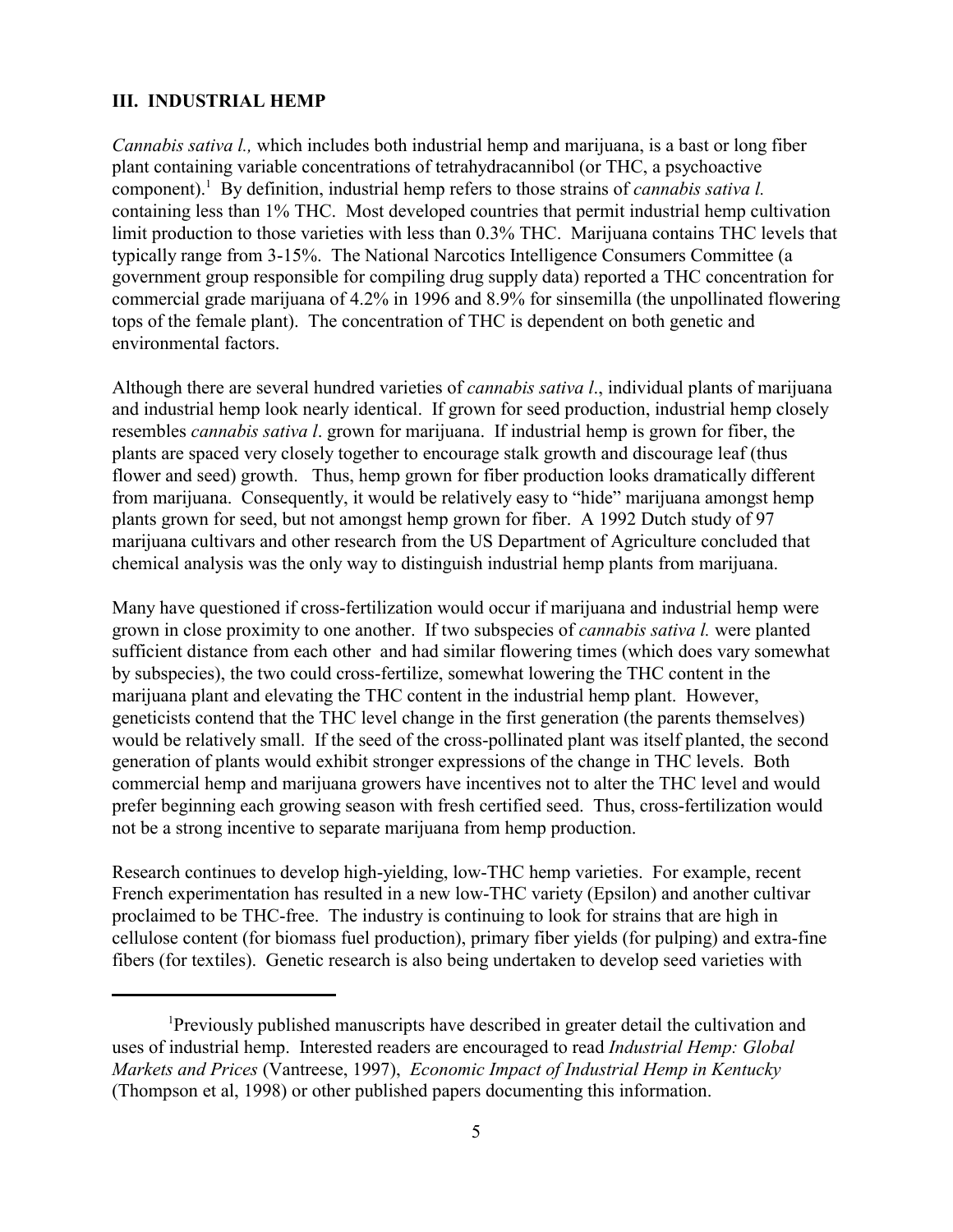special amino acid profiles (for human and animal feeds), specific components for industrial uses (such as industrial lubricants) and various seed sizes (for easier hulling and assorted food uses).

Industrial hemp grows well in a multitude of different climates, altitudes, soils and weather conditions, although it is extremely sensitive to flooding and soil compaction. According to Canadian agronomic research, hemp requires about 105-130 lbs/acre nitrogen; 45-70 lbs/acre phosphate; and 52-70 lbs/acre potash. Although many claim that hemp is pest-free, pest-*resistant* appears to be more accurate. Consequently, hemp can be grown all over the world and competitive advantage may depend more on local processing capacity, due to the bulkiness of the raw commodity. The United States does not appear to have any unique advantage in growing hemp, despite our history of production.

While traditional seeding equipment can be used for hemp production, harvesting industrial hemp fiber can be very labor-consuming. Although traditional hand-cutting continues in much of the world, harvesting can be done with existing baling machinery. But, the height (up to 15') and superior length and strength of hemp fiber works to its disadvantage during harvest and can be very rough on equipment. Baled, industrial hemp can be left in the field for periods of time, depending on the end-use.

Over the last 35 years, hemp fiber and tow (the by-products of fiber separation) yields have increased very little from about 550 lbs/ac to about 650 lbs/ac in 1997. As expected, yield variability exists across countries. Over the last five years hemp fiber and tow yields have averaged 1,285 lbs/ac in China; 283 lbs/acre in the Russian Federation; and 556 lbs/acre in France. Yields are lower in France since most French production is for the seedstock industry, rather than for fiber production. Current US yield data is not available. Using data from Canada, hemp production on well-drained sandy soils of Southwestern Ontario yields about three to five tons of baled hemp stalks per acre (or 6,000 to 10,000 pounds per acre). While this is relatively high, it is in line with yields in Spain (5,700 lbs/acre) and other Western European countries experimenting with hemp production.



#### World Hemp Fibre and Tow Yield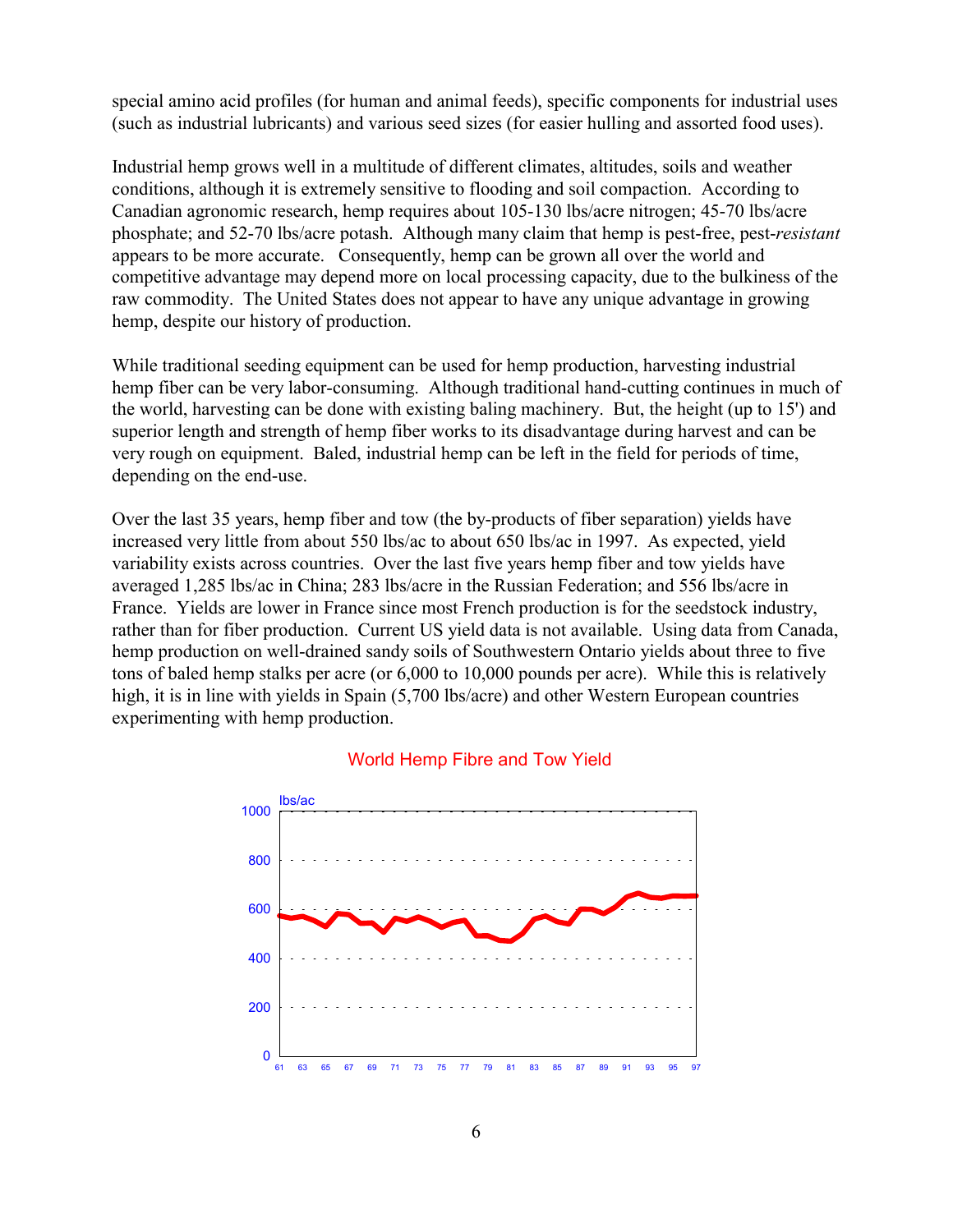Hemp *seed* yields have shown dramatic increases in recent years. In 1997, world average yields reached 876 lbs/acre. Yields rang significantly. China, the largest producer of hemp seed for consumption (including oil and meal), yields average 1,606 lbs/acre. France, the leading producer of certified hemp seed (sold to other farmers for seedstock) averages 595 lbs/acre. Notably, while hemp seed yields have grown significantly, seedstock yields have remained flat.



Farmers can typically expect to harvest only 50% of the hemp seed produced due to shattering and other problems. Despite the high quality of hemp seed oil, average oil yields (from crushing the seed) are lower than for any other major oilseed crop, with the exception of cottonseed (which is a dual purpose crop in that the seed is almost a by-product). At this point, raising hemp for simultaneous fiber and oil production would not maximize yields. Distinct hemp varieties are used for fiber versus oil production; fiber cultivation discourages flower (thus seed) production and oil production minimizes stalk production. Further, high-yielding oil varieties are not the same as the high-yielding fiber varieties.

# **IV. PROCESSING**

Industrial hemp is grown for its fiber (outer bark), hurds (woody inner core of the stalk) and seeds (for oil and meal). Hemp stalk averages around 20-30% bast fiber (the strong woody fiber obtained chiefly from the phloem of plants). Retting, the separation of the hemp fiber from it's woody inner core, can be initiated in the field. Dew retting allows natural moisture to begin stalk decomposition. Small mechanical retters can also be used in the field to speed-up the process.

Industrial hemp fibers cannot be easily separated into fibers of consistent quality without specialized machinery. Pulping hemp fibers typically uses either mechanical or chemical pulping techniques, or a combination of both. Dutch research shows that a chemi-mechanical pulping process may prove to be the most cost-effective for hemp pulp. The Germans have introduced other innovative methods of fiber separation using steam explosion and ultrasonic waves. More recently, researchers in Poland have developed a plasma treatment for producing hemp paper.

The basic markets for bast fibers include cordage (such as rope), specialty textiles, and recycled and specialty papers (including teabag paper, coffee filters, cigarette paper, carbon tissues and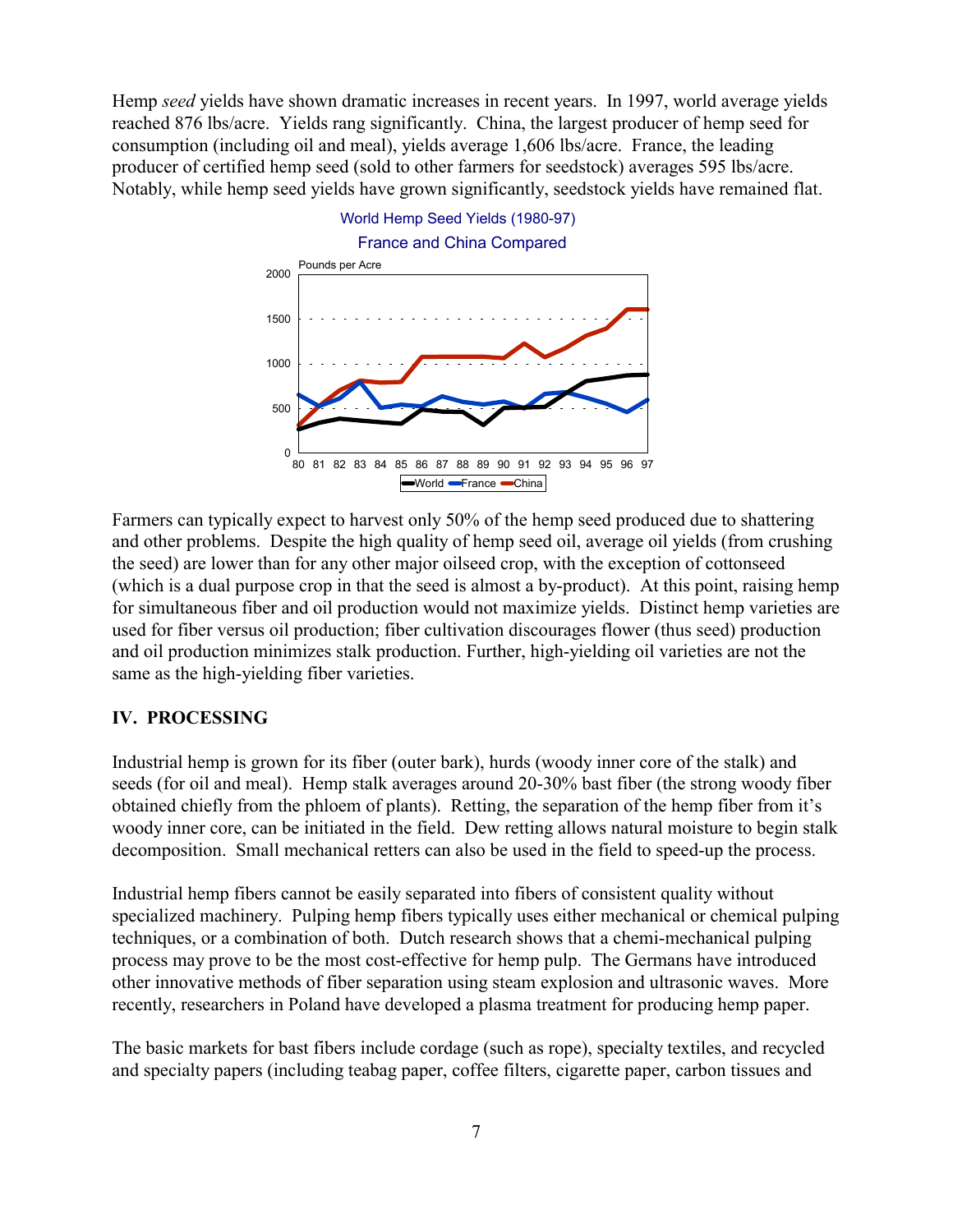condensing tissues). Hemp has never been used for commercial (or high-volume) paper production due to its relatively high processing cost. According to the Dutch Institute for Agrotechnolgical Endeavors, the average hemp pulp and paper mill produces about 5,000 tons per year, compared to a minimum of 250,000 tons for a wood fiber pulp mill. The higher fixed costs of the hemp mill necessitates higher prices received for hemp paper products, indicating that hemp pulp is best suited for specialty paper production. However, specialty papers are limited to less than 5% of the demand for other major grades of paper, such as newsprint. Claims that the first bible was printed on hemp have not been confirmed, due to lack of evidence.

However, recent Dutch and German research suggests that industrial hemp is not competitive in the specialty paper market, but may be used as a fiber supplement to recycled paper pulp. The growing market for recycled pulp and paper (due to increased regulatory practices and rising wood prices) may increase the demand for agricultural fibers to strengthen recycled papers.

Current hemp pulping techniques produce a significant amount of chemical-contaminated waste water. Hemp fiber can also be bleached, similar to wood pulp, further creating environmental problems. It is hoped that some of the newer research mentioned above can significantly reduce the volume of waste water production during hemp (and other fiber) pulping.

As for textile production, small pulp mills have arisen in Britain, Spain and Eastern Europe for processing flax, hemp and other specialty fibers. Hemp Textile International is the first company in the US to commercially weave hemp fabric and a Georgia carpet manufacturer is using imported hemp slivers in carpet backing. However, continued competition from synthetic fibers and other natural fibers (such as cotton) has reduced the use of hemp fiber by the textile industry.

Approximately 70-80% of the hemp stalk is composed of hurds or the woody inner portion of the plant. Essentially, hurds are the by-products of extracting the bast fibers from the stalk. Hurds are 50-70% cellulose, lending itself to paper, particle board, biodegradable plastics, and animal bedding uses. For example, most of the hemp grown in the United Kingdom is for the horse industry.

Similar to soybeans, hemp seeds are pressed to yield seed oil and seed cake (or meal). Hemp seeds are approximately 30-35% oil by weight and can be used for food (the oil is over 70% polyunsaturated or cholesterol-fighting essential fatty acids and contains all 8 essential amino acids); fuel (mixed with 15% methanol for fuel 70% cleaner than petroleum diesel); paints; and varnishes. The seed cake contains 25% protein and can be used as a supplement to wheat flour. The whole seeds can be eaten (20% high-quality digestible complete protein) by humans and used for bird seed. However, due to the high content of polyunsaturated oils, hemp seed oil is fairly unstable and becomes rancid rather quickly unless preserved.

Shampoo, cheese, beer, toilet paper, shoes, laundry detergent and industrial cleaners are but some of the multitude of products on the market with some hemp content. Various sources have reported 20-25,000 different uses for industrial hemp fiber, oil and seeds. Not to be deprecating, figures such as these can be easily exaggerated or matched by other products (for example, corn).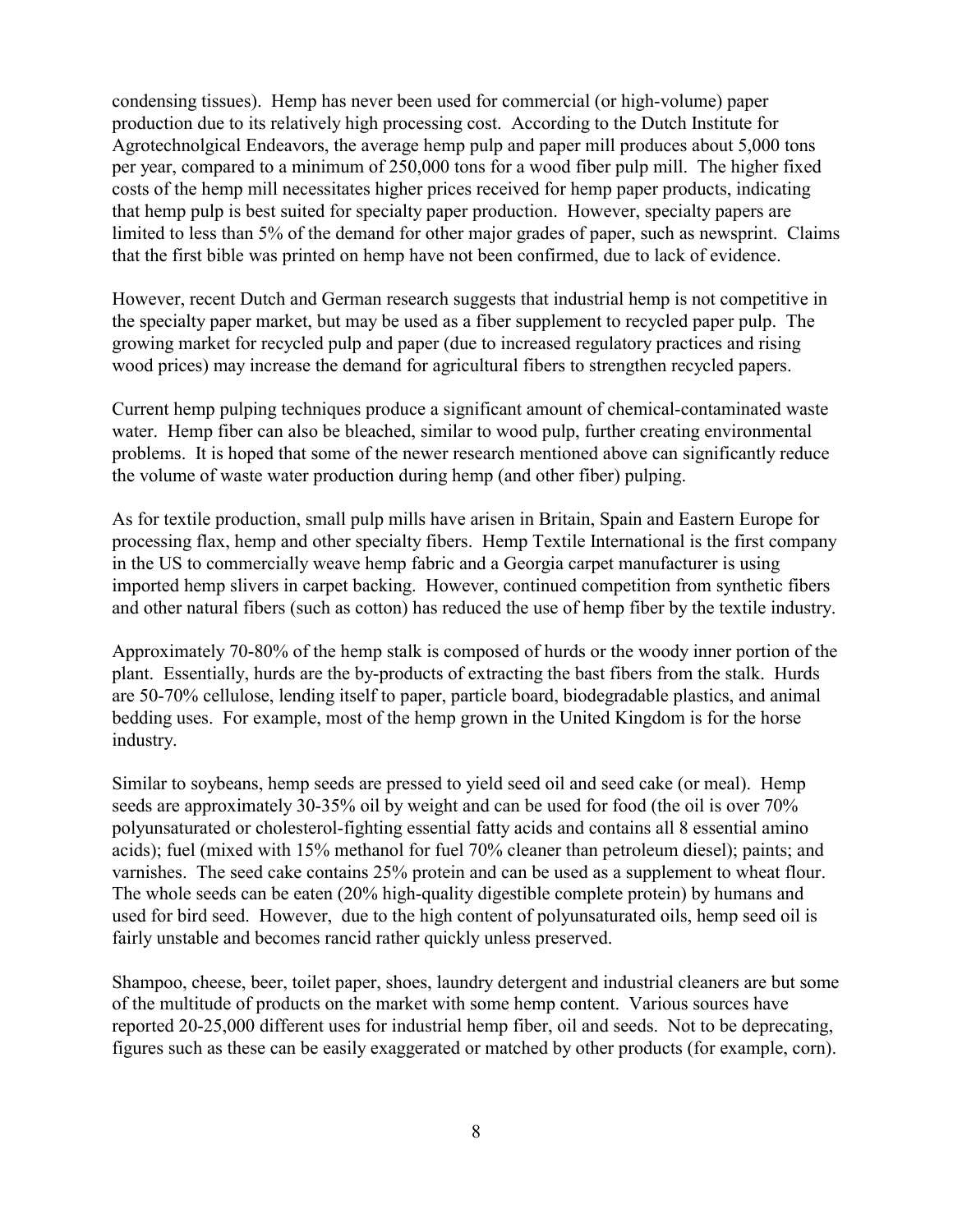#### **V. WORLD SITUATION**

#### **World Fiber Market**

World Market Share: Hemp Fibre and Tow Production (1997) China 41.5% Korea DP 20.7% Russian Fed 9.0% Chile 7.2% France 7.2% Turkey 5.4% Other 8.9% In 1997, world hemp fiber production was about 55,500 metric tons, with China, South Korea and the Russian Federation producing more than 70% of total world supply. None of these countries has ever made industrial hemp cultivation illegal. China, Russia, Ukraine, Romania and the European Union are some of the countries which subsidize hemp production. Although more publicity has been given to revitalized hemp production in the European Union and Canada, these countries remain negligible producers.

Notably, world hemp production has been on the decline, falling from over 300,000 metric tons in the early 1960's to one-fifth that level today. Although there has been a resurgence in interest in industrial hemp (due to the growing world demand for natural fibers and the adoption of more advanced hemp cultivation and processing techniques) production remains stable over the last five years.



The European Union has subsidized the cultivation of renewable crops (such as hemp and kenaf), primarily for research purposes, since at least 1988. Production in the EU has grown from about 22,200 acres in 1995-96 to almost 100,000 acres in the 1998-1999 season. Industrial hemp has been legally grown in France without interruption. All growers must obtain permits, crops are subject to inspection, and THC content cannot exceed 0.3%.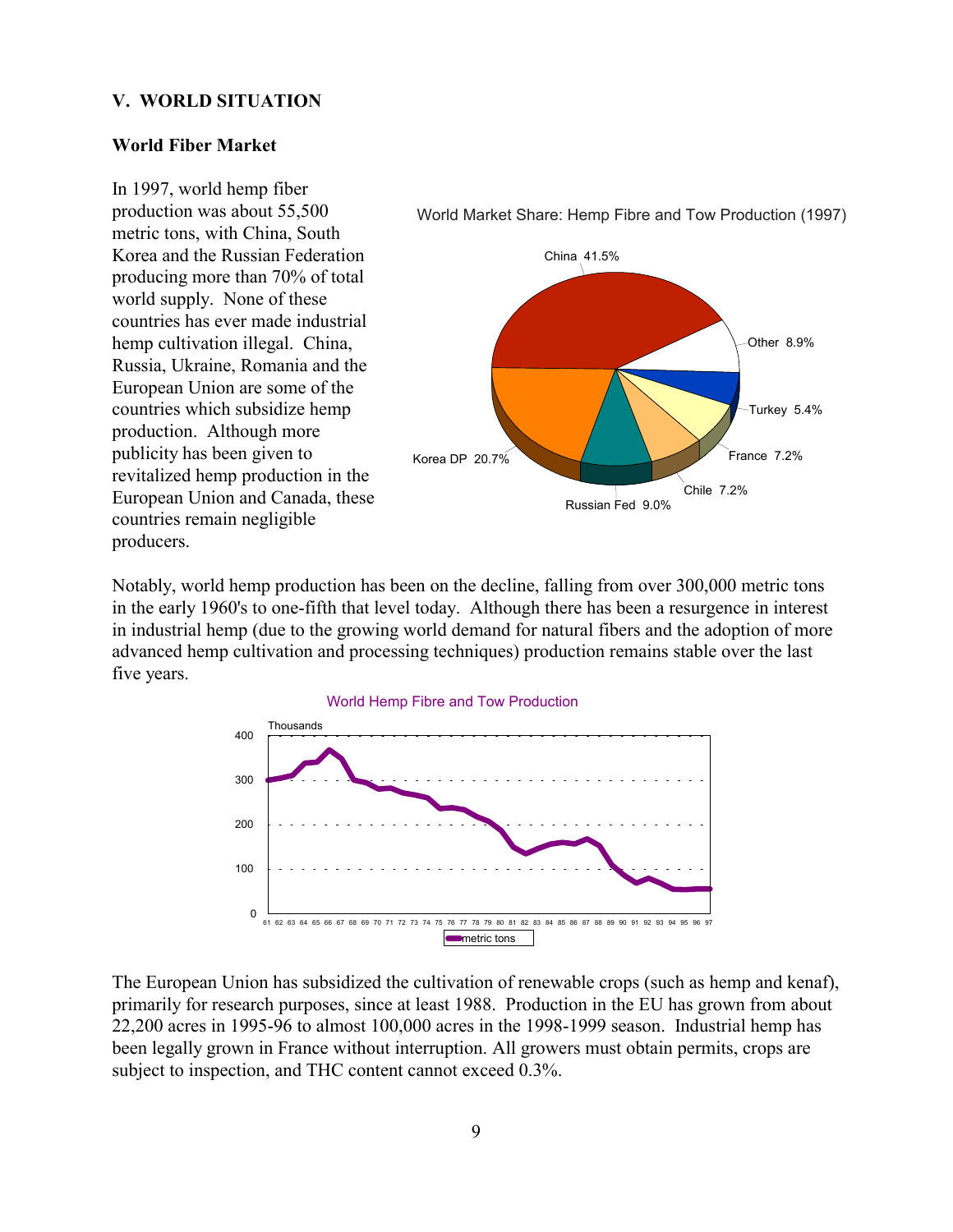Although the European Union offers subsidies to hemp producers, not all EU countries participate due to individual country growing restrictions. Last year the subsidy was equivalent to about 700 Ecus per hectare (or US\$761 which amounted to US\$346 per acre). In spring 1998, the EU cut the subsidy 25% to 537.47 Ecus per hectare (or about US\$222 per acre) due to increases in raw hemp production, insufficient hemp processing activity, and concern that public money may be being used to cultivate marijuana production. These subsidies keep hemp prices artificially high in the EU. Last year French hemp fiber sold for about US\$200 per ton, including the subsidy.

After 4 years of licensing hemp production for agricultural research, in 1998 the Canadian government authorized commercial hemp production (less than 0.3% THC), under license from the Minister of Health. In addition to providing a detailed research plan, no parts of the plants can be sold and monitoring expenses must be paid by the farmers (or the contracting party). A private firm in Canada has imported certified hemp seed from France for planting and is selling the seed for \$3.30 per pound domestically. Kenex Ltd. recommends planting 50-60 lbs/acre for fiber, 40-50 lbs/acre for grain and 15 lbs/acre for seed. This same firm is contracting with local farmers to grow hemp at the price of CN\$240 per ton (US\$160). Although the Canadian hemp industry realizes that it may take years for Canadian fiber processors to get their quality comparable with Chinese or European mills, there appears to be tremendous enthusiasm for raising hemp in Canada.

Historically, US hemp production virtually stopped at the end of the 19th century due to foreign competition (particularly from manila hemp, which is not cannabis); the use of metal wire for cotton baling (rather than hemp twine); and the demise of sailing ships (which utilized hemp for rope and sailcloth). Perhaps the final death knell for US hemp production was the 1937 Marijuana Tax Act which levied a transfer tax of \$1.00 per ounce on all hemp transactions (which did not clearly differentiate between sub-species of *cannabis sativa l.).*

Production restrictions in the US were eased during World War II after supplies of manila hemp from the Phillippines were cut-off. However, many acres were left un-harvested as market prices were not sufficient to cover production costs. Production languished until the 1950s, when once again hemp production was outlawed. Currently, it is illegal to produce any variety *of cannabis sativa l.* in the US except under special permit.

World hemp exports have declined over the years, falling from over US\$12 mil in the early 1960s to \$3.4 mil in 1996 (and after accounting for inflation, an even larger drop in real terms). Fiber exports have also fallen in tonnage, from 45.6



# World Hemp Fibre and Tow Exports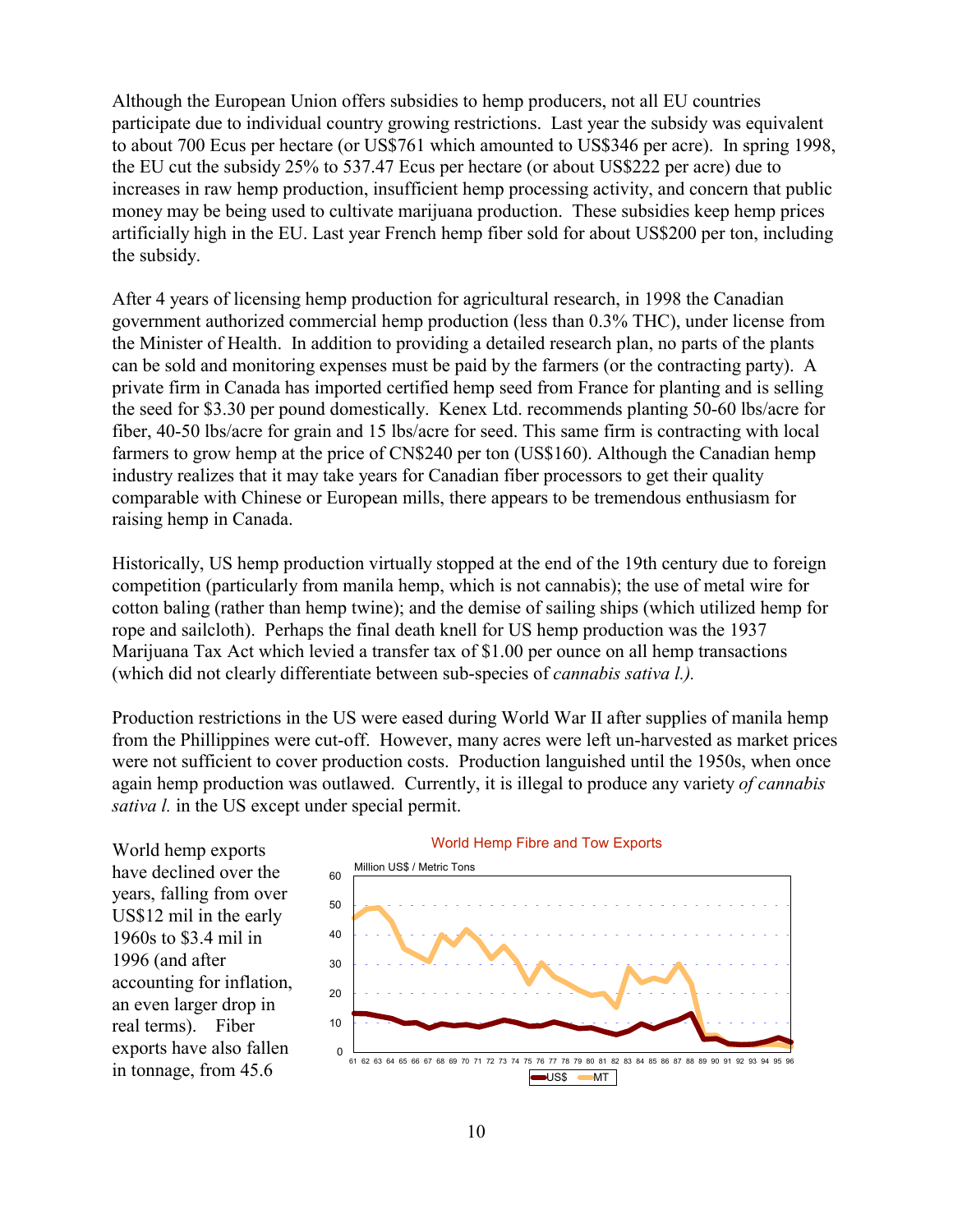metric tons to 1.9 metric tons over the last 35 years. The surge in world hemp fiber exports during the mid-1980s was due to increases from the Soviet Union.

The export market is dominated by the European Union and Eastern Europe, while most Chinese production is used domestically. In recent years, western Europe (particularly Switzerland, United Kingdom and Germany) has increased fiber exports, most of which is value-added reexports from the Former Soviet Union (FSU) and Eastern Europe.



On the import side, major world buyers also include the European Union, Turkey and Hungary. Again, members of the EU (with a 70% world import market share), import raw hemp from Eastern Europe and the FSU for further processing in Western Europe.<sup>2</sup>



<sup>&</sup>lt;sup>2</sup> Import statistics are measured using CIF (cost of the goods, insurance and freight) value of the product when it arrives at the port of entry. Thus, transportation costs can be a significant portion of import values, particularly for bulky products.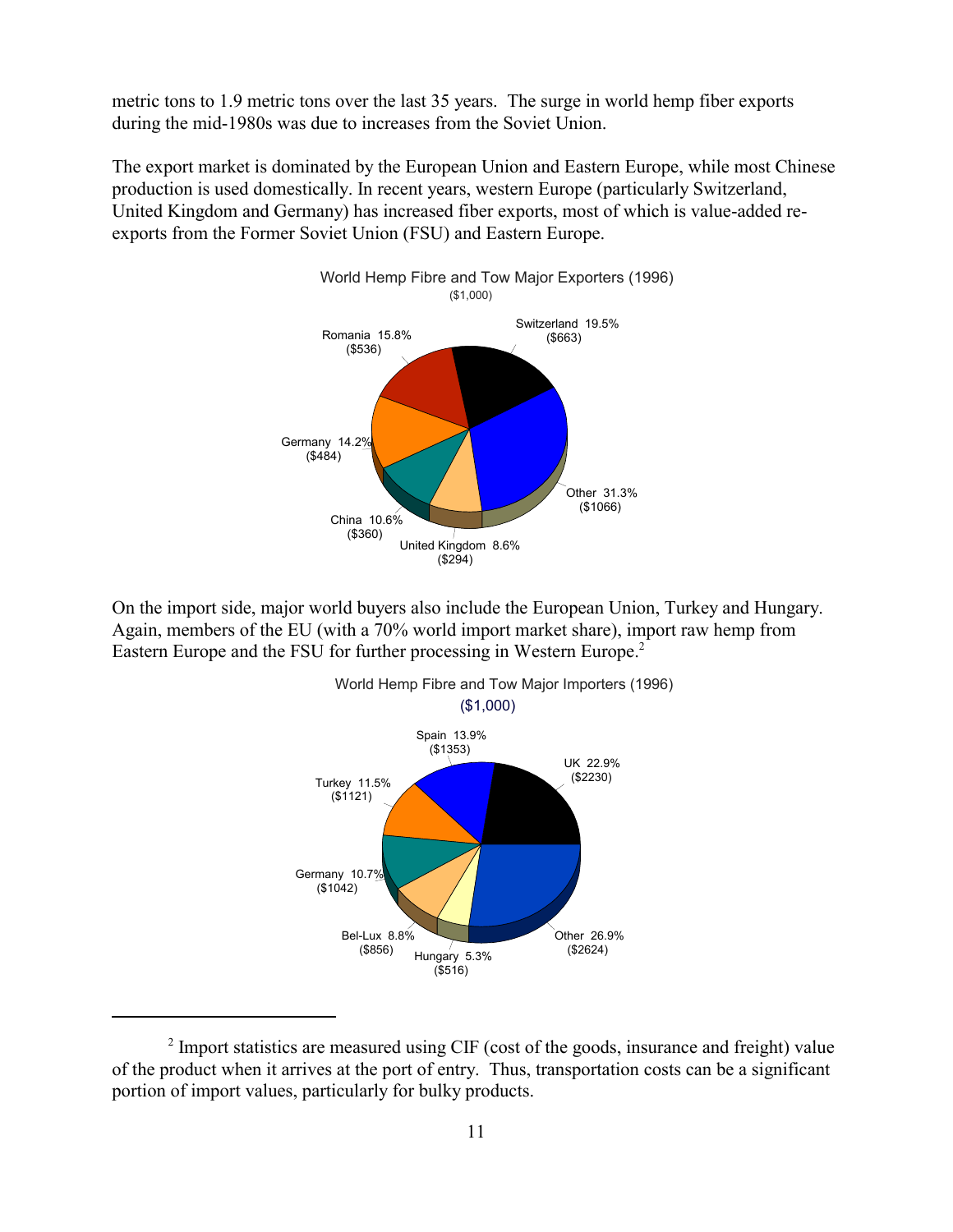It is legal to import industrial hemp into the United States. After decades of importing small amounts, US hemp fiber imports totaled nearly \$7 mil during 1986-88 before falling back to negligible levels. From 1989-96, the US imported a total of \$401,000 of fiber. The first US hemp fiber *exports* began in 1989. From 1989-1996, the US exported a total of 2,106 mt of hemp fiber, worth \$1.6 million. Obviously this must be re-exports, perhaps from surplus hemp purchased off the world market in the late 1980s.

Notably, world export prices have grown considerably in the last eight years, perhaps due to the growth in consumer demand for finished hemp products, which in turn may have spurred the slight increase in fiber exports the first half of this decade. Although export prices include some transportation costs, hemp prices have clearly grown faster than the rate of inflation. It is another question as to whether these prices can be sustained.





The average price of hemp fiber and tow traded on the world market was \$1819/mt or \$.83/lb in 1996. However, substantial variation exists amongst countries. For the major suppliers, average export prices were as follows:<sup>3</sup>

| <b>Average Hemp Fiber and Tow Export Prices (1996, US\$)</b> |          |          |  |  |
|--------------------------------------------------------------|----------|----------|--|--|
| Country                                                      | Price/lb | Price/mt |  |  |
| Switzerland                                                  | \$7.73   | \$17,000 |  |  |
| Romania                                                      | .35      | 771      |  |  |
| Germany                                                      | 12.20    | 26,889   |  |  |
| China                                                        | 2.15     | 4,737    |  |  |
| United Kingdom                                               | 3.18     | 7,000    |  |  |
| Italy                                                        | 2.09     | 4,569    |  |  |
| Belgium-Luxembourg                                           | .31      | 685      |  |  |
| <b>United States</b>                                         | .35      | 769      |  |  |
| World Average                                                | .83      | 1,819    |  |  |

<sup>&</sup>lt;sup>3</sup>Prices are FOB (free-on-board), and only include the price of the commodity and transportation costs to move the commodity from the point of production to the point of exit from the country. Import prices include insurance and freight, thus are not utilized here.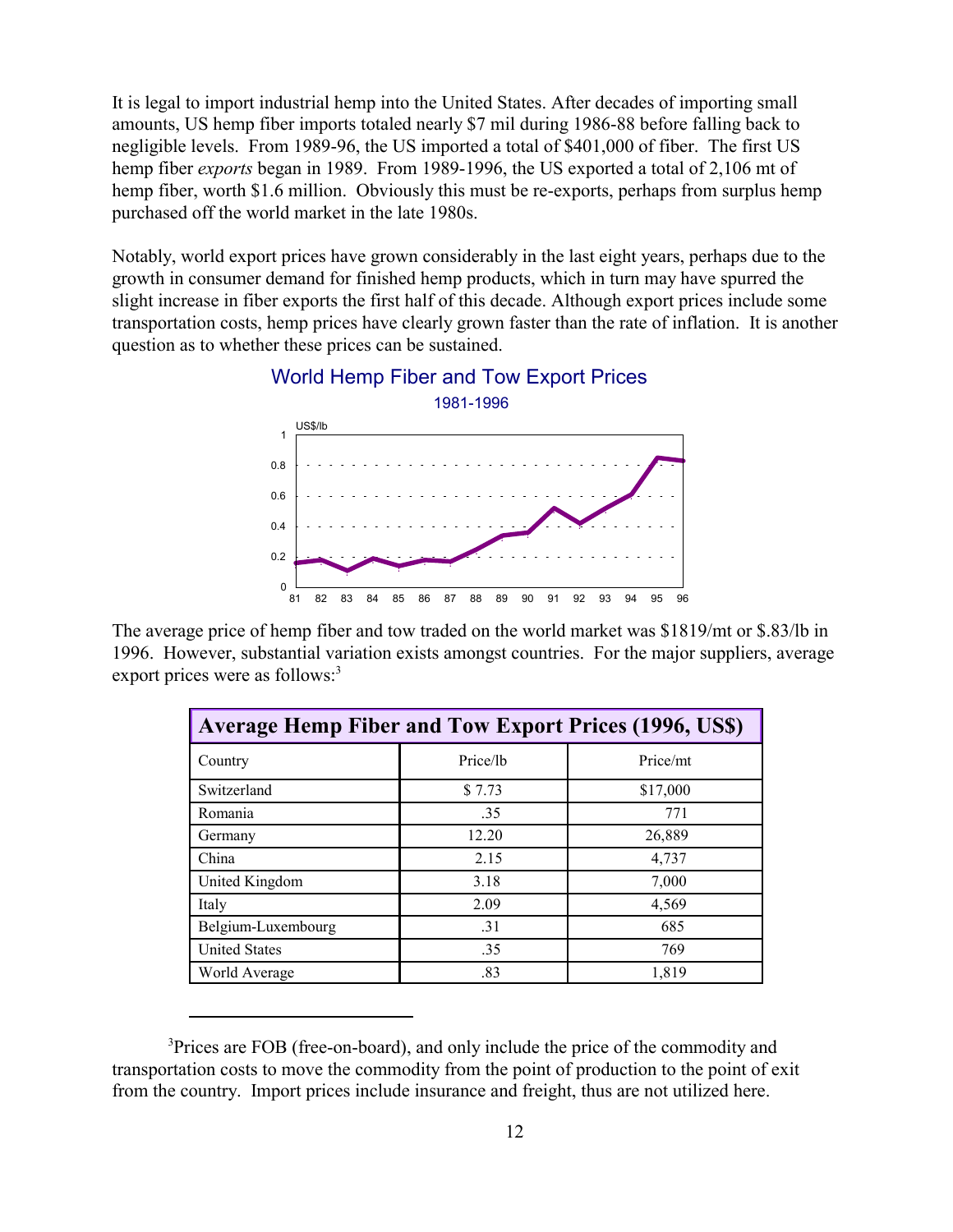The variation in export prices appears to reflect more than just transportation costs to the port and basic quality differentials. One obvious explanation could be that prices are also reflecting differences in partial processing the hemp fiber has undergone.

If the US were to legalize industrial hemp production, US hemp producers will have to compete with imported hemp. The US import price for industrial hemp (processed, but not spun) averaged \$1.91/lb in 1996, compared with \$2.33/lb in 1995 and \$2.30/lb in 1996. Again, these prices include the freight and insurance costs of shipping the product to the US.<sup>4</sup>

#### **World Seed Market**

World hemp seed production has fallen by half since the early 1960s and has stabilized at around 33,000 metric tons per year. China, who has dominated this market for years, was responsible for the production surge in the mid-1980s and currently produces over 75% of total world hemp

seed production (usually primarily for oil and meal). France (which dominates certified seedstock production), is also a significant producer of hemp seed. As the result of recent legislation, a few Canadian breeders are attempting to develop low-THC strains suited to North America.



World Market Share: Hempseed Production (1997)



<sup>&</sup>lt;sup>4</sup>For comparison, according to the National Narcotics Intelligence Consumers Committee, during the first 6 months of 1996, marijuana prices in the US ranged from \$200-4,000 per pound, with a typical price of \$800. Sinsemilla prices ranged from \$700 to \$8,000 per pound, but typically not falling below \$1,300. These prices are low according to frequent marijuana buyers.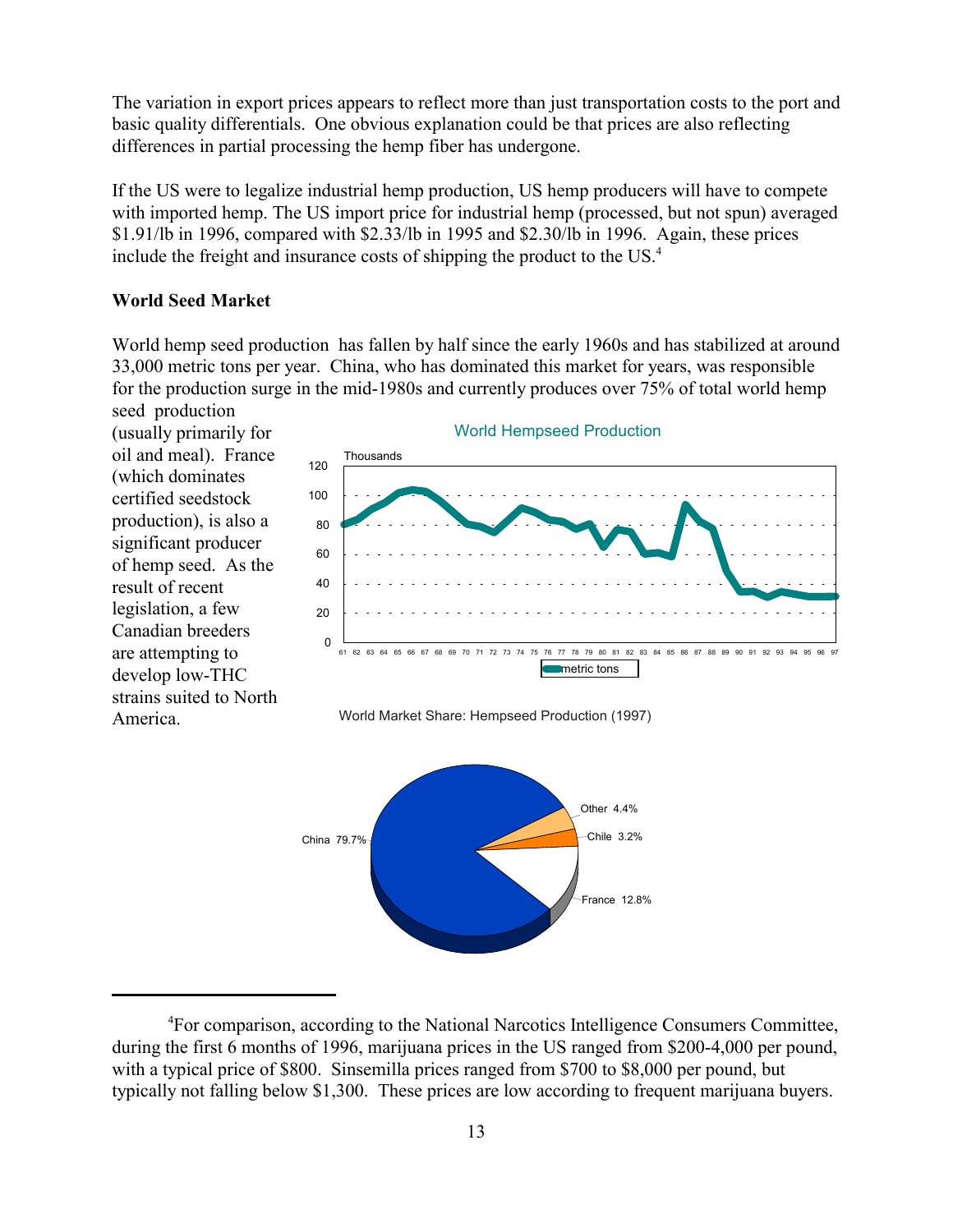In 1996, world hemp seed exports totaled 9,432 metric tons, worth \$7 mil. This compares with over 43,000,000 metric tons of total oilseed trade, including soybean, palm, rape and sunflower seed. Importantly, the world hemp seed market has been extremely volatile the last ten years. World exports surged during the late 1980s, as China began producing and exporting hemp seed in large quantities, causing world prices to fall from about 56 cents/kg to 34 cents/kg (or from 25 cents/lb to 15 cents/lb). It wasnít until 1989 that production fell significantly (presumedly in response to lower world prices), followed by a fall in world exports in 1992.



## World Hemp Seed Exports and Values (1961-1996)

The volatility in hemp seed export prices can be seen in the graph below. China began dumping hemp seed on the world market in the mid 1980s, tripling world trade and depressing world prices by nearly half. In 1991, China ceased exporting hemp seed and prices nearly doubled in 1992. In 1995, world export volume fell by 13%, while seed export prices almost doubled from 23 cts/lb in 1994 to 41 cts/lb that year. During the 1990s, the surge in industrial hemp production in the European Union (in response to subsidy program), also increased the demand for seed stock for planting purposes, thereby raising export values.

# World Hemp Seed Export Prices

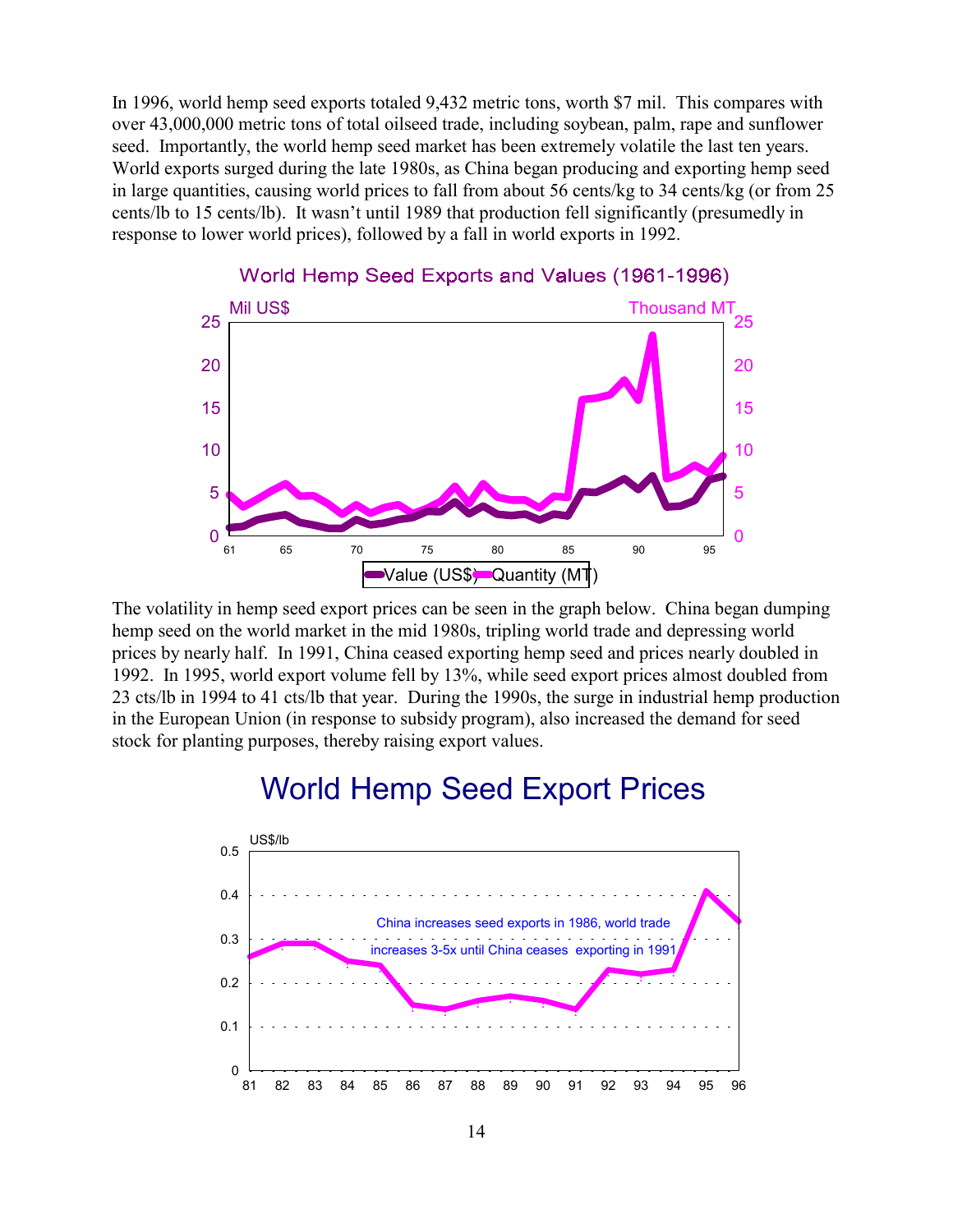It would be very difficult for many farmers to weather this kind of price fluctuation and has important implications for increases in world production in the future. Similar to hemp fiber, the world market is so small for both of these crops that even modest increases in world production can significantly depress world prices.

Seed price variation is also found across sources, primarily due to those countries that raise seed for oil and crushing purposes as opposed to seedstock. Prices per bushel in the following table were converted using an average of 46 pounds of hemp seed per bushel.

| Average Hemp seed Export Prices for Major World Suppliers (1996, US\$) |          |          |          |          |
|------------------------------------------------------------------------|----------|----------|----------|----------|
| Country                                                                | Price/bu | Price/lb | Price/kg | Price/mt |
| Netherlands                                                            | \$16.10  | \$0.35   | \$0.78   | \$783    |
| Belgium-Luxembourg                                                     | \$17.02  | \$0.37   | \$0.81   | \$811    |
| France                                                                 | \$22.08  | \$0.48   | \$1.05   | \$1,046  |
| Germany                                                                | \$11.04  | \$0.24   | \$0.53   | \$534    |
| World Average                                                          | \$18.86  | \$0.41   | \$0.90   | \$898    |



World Hemp Seed Major Exporters (1996) (\$1,000)

Major world hemp seed exporters include the European Union (in particular the Netherlands, with a 60% market share, Belgium-Luxembourg, France, and Austria) and Chile.

Importers also include the European Union (again, the Netherlands with a dominant market share). While hemp production in the Netherlands is negligible, the Dutch have long been renowned for their role in global trade and logistics management, thus their dominant position in hemp seed trade.

Greece 7.4% pain 7.3%<br>(\$924) (\$915) (\$915)

 $(8855)$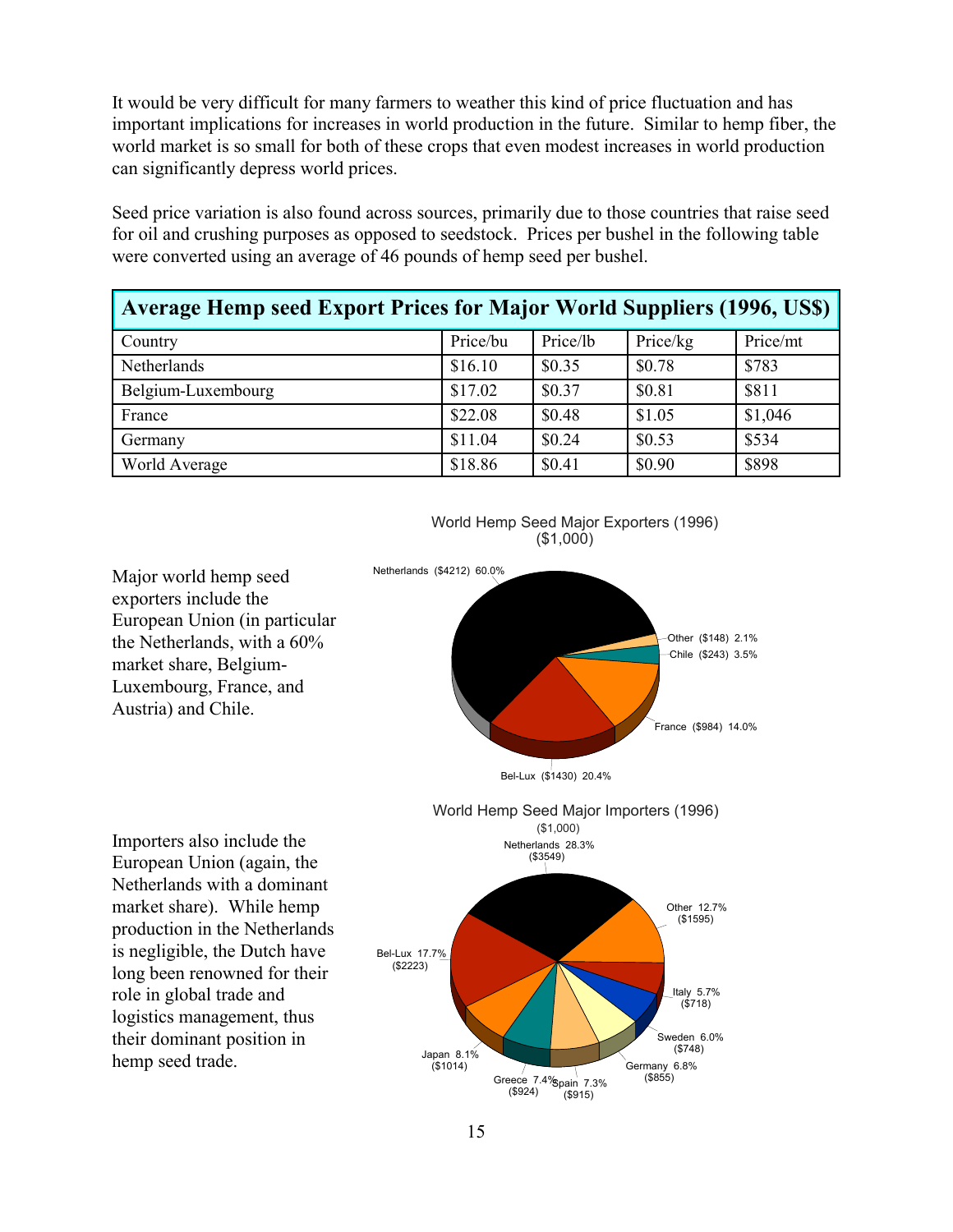During the 1960s, 1970s and much of the 1980s, the US imported small amounts of hemp seed (averaging less than \$70,000 per year). After 1989, neither the US nor FAO report any US imports of hemp seed. Given that some importing does continue, these seeds must be classified another way and requests for more information were unsuccessful. (Typically combined with other miscellaneous seed imports.)

#### **Value-Added US Hemp Fiber Trade**

The US also trades a variety of value-added hemp products. In general, US hemp imports have grown significantly in percentage terms over the last few years, but remain negligible in absolute value. In 1997, the US imported a total of \$2.9 mil in hemp products, including woven fabrics made of hemp (\$1.29 mil); raw or processed hemp (\$100,000); and yarn (\$25,000).<sup>5</sup>



#### US Industrial Hemp Imports 1993-97

Finished goods such as clothing, shoes and hats made from 100% hemp, or those that have any hemp content, are combined with other natural fiber imports and are not reported separately by the US government. Other consumer goods that contain some hemp content (such as hemp shampoo, hemp paper, and hemp jewelry) are also not included in these statistics. According to Jon Gettman's report *Hemp Entrepreneurs and US Public Policy: The 1996 Hemp Business Survey*, a conservative estimate for finished hemp product sales was \$23.3 million in 1996, consisting of over 11,000 retail sales transactions per week. Of course, import values and retail values will vary significantly. Most 100% hemp products are imported, while products with some hemp content are frequently produced in the US.

<sup>&</sup>lt;sup>5</sup>The trade statistics reported in this section are from the US Bureau of Census, who is responsible for collecting trade data domestically. The previous section on world trade was from the Food and Agriculture Organization (FAO) of the United Nations, which does not include value-added trade. The \$100,000 of imported hemp fiber in 1997 should be reflected in FAO data when it is published. Finally, all US trade statistics are reported at customs value.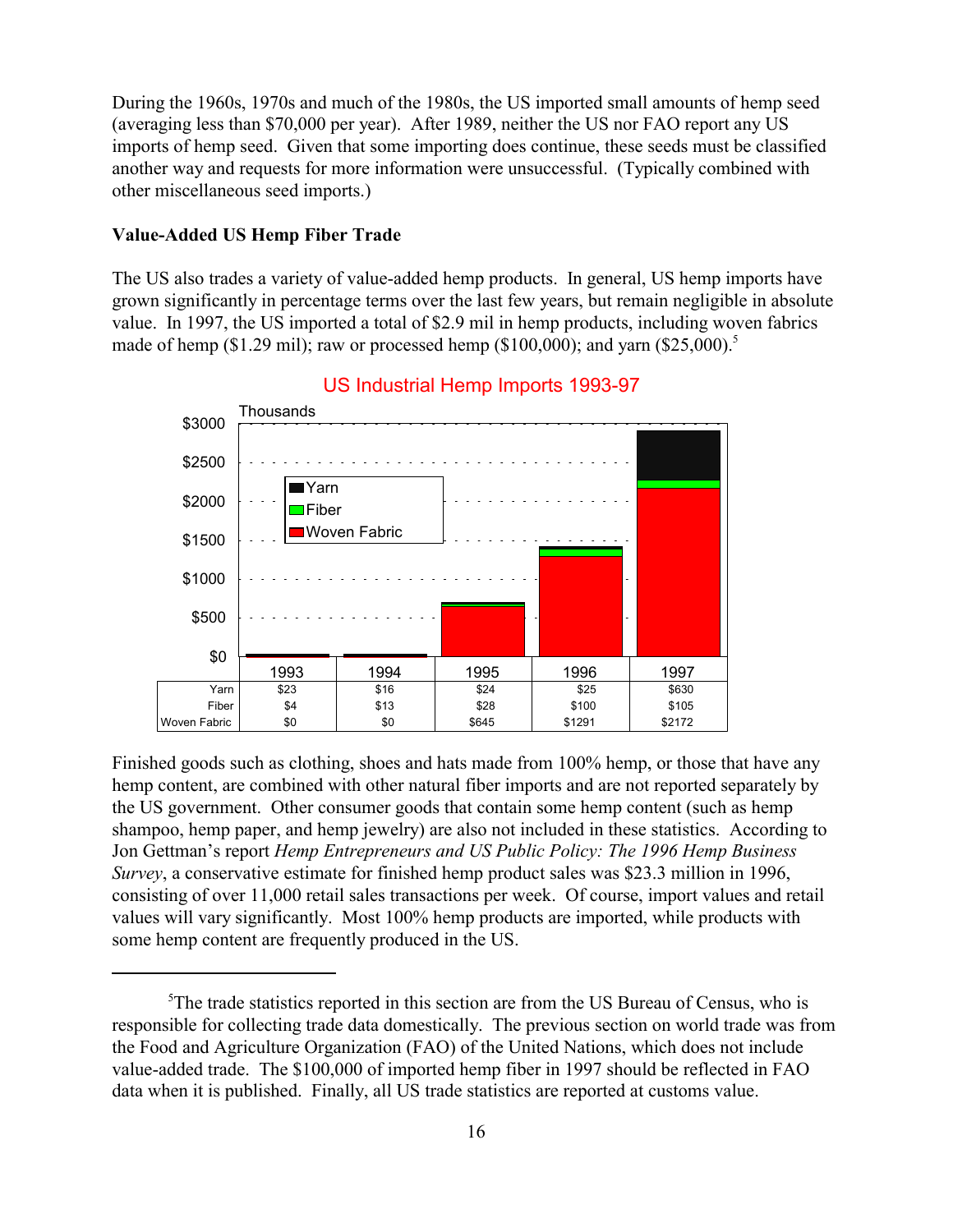Almost three-fourths of all US imported hemp fabric came from China, with Eastern Europe also a significant supplier (1997). Many woven hemp products (such as hats, clothing and shoes) are actually a blend of many fibers including flax, cotton and linen. Although US hemp fabric imports have grown significantly larger in percentage terms, they are still very small in absolute value (\$2.2 million).



Woven Fabrics of Other Vegetable Textile Fibers: True Hem Hungary, Netherlands, China 1997 US Import Market Share (\$1,000)



and the Philippines are the largest suppliers of raw or processed hemp (not spun) to the US. Transportation costs are quite high for shipping a low-value commodity such as raw hemp. Consequently, converting the hemp to a higher-valued product is more economical for shipping. Raw imports are typically for testing processing equipment.

Annual US hemp yarn imports have averaged \$22,000 the last four years, but jumped to \$630,000 in 1997. Major suppliers include Poland, China, Hungary and parts of the European Union. (In the last few years, raw Hungarian hemp supplies have been diverted to the EU for processing, before being reexported to the US.)

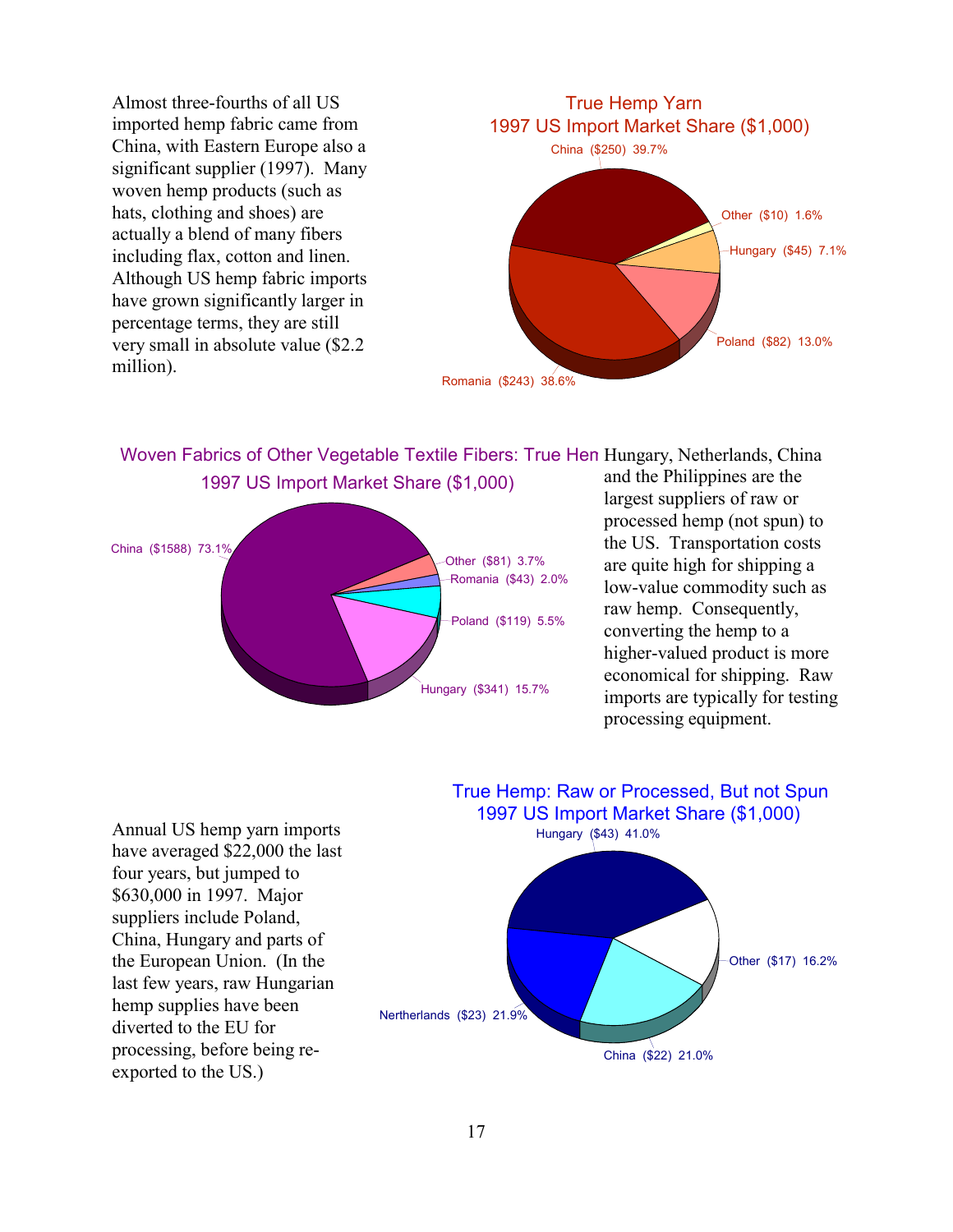In the past few years, the US has also re-exported small amounts of industrial hemp. In 1997, the US exported \$271,000 of hemp (processed, but not spun) and \$99,000 of hemp yarn to countries such as Canada, European Union and Singapore.



US Industrial Hemp Balance of Trade 1993-97

#### **VI. POLITICAL ENVIRONMENT**

*Cannabis sativa l*. is classified as a Schedule 1. Controlled Substance (regardless of its narcotic or THC content) in the United States. The 1937 Marijuana Tax Act (Title 21, U.S.C. Section 802(16)) effectively outlawed industrial hemp production in the US. The Drug Enforcement Administration (US Department of Justice) contends that the 1937 Act applies to both marijuana and industrial hemp, regardless of THC level. This law was temporarily lifted from 1942-1945, in an attempt to replace manila hemp (which is not as *cannabis sativa l.*) from the Philippines.

The fact that US domestic law does not distinguish between industrial hemp and marijuana is inconsistent with US international policy. International treaties signed by the US declare that hemp with less than 0.3% THC shall be considered industrial hemp and not marijuana. For example, Article 28: *Control of Cannabis, of the Single Convention on Narcotic Drugs*, United Nations, 1961 (signed by the US) declares that "This Convention shall not apply to the cultivation of the cannabis plant exclusively for industrial purposes (fibre and seed) or horticultural purposes".

Both the North American Free Trade Agreement and the World Trade Organization recognize hemp as a "valid agricultural crop". With the exception of the US, all members of the G7 (the major industrial democracies) permit the cultivation of industrial hemp.

#### **US Drug Enforcement Administration**

The US Drug Enforcement Administration (DEA) holds firmly that industrial hemp and marijuana are indistinguishable. All hemp production in the US is strictly regulated (as vested in the Attorney General and carried out by DEA). The DEA is adamantly opposed to industrial hemp production for the following reasons: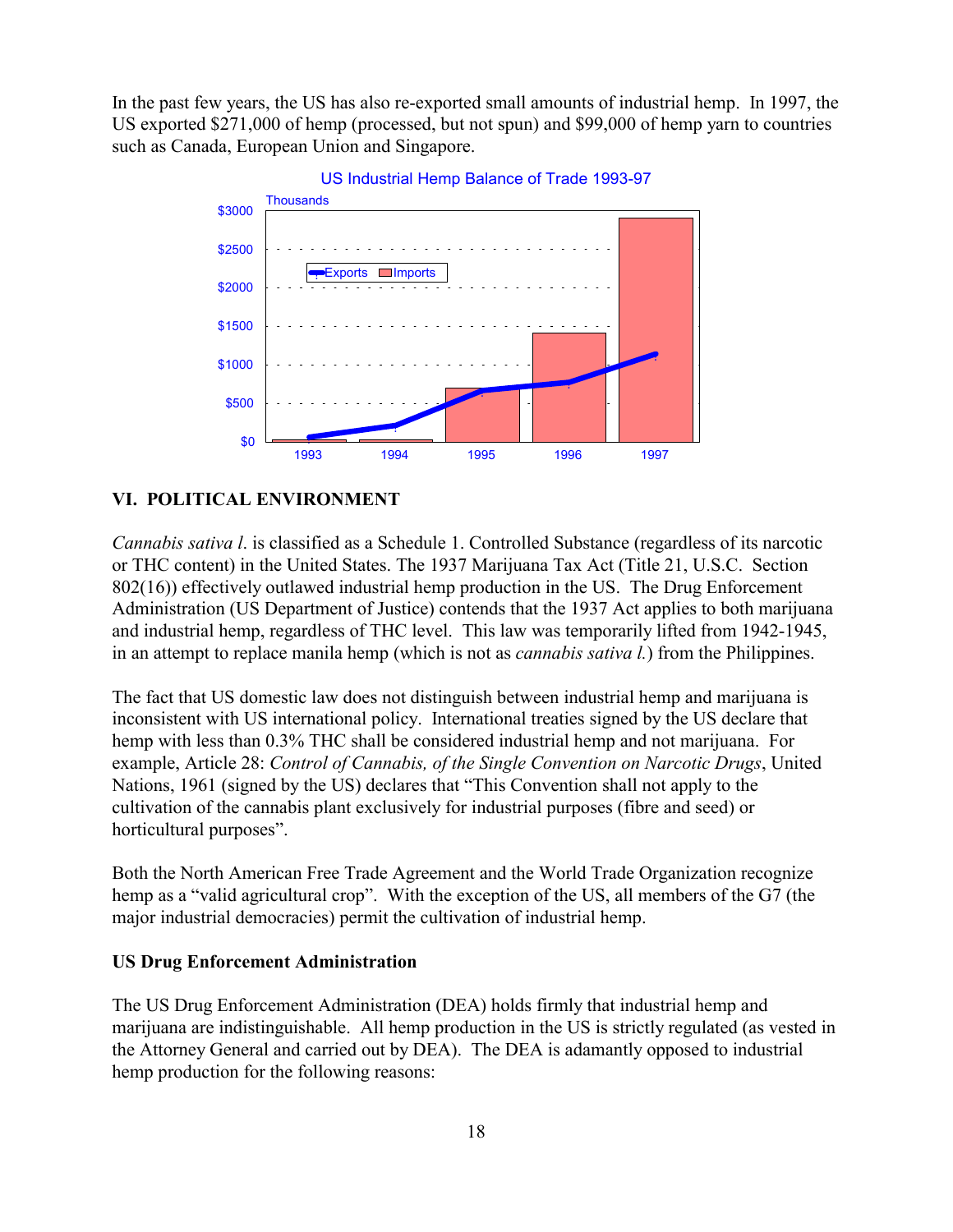- It is too difficult to distinguish "legitimate" industrial hemp from illicit cannabis with a higher narcotic concentration.
- It has been suggested that industrial hemp advocates have a hidden agenda of supporting the legalization of marijuana.

Permits to grow cannabis are restricted to researchers and police analytical laboratories. Permit holders must maintain strict security requirements (including complete fencing, 24-hour guards, an alarm system and limited, controlled access) and detailed records concerning stored or cultivated cannabis. The University of Mississippi has been under contract for several years to maintain industrial hemp and marijuana test plots for the US government. A woman in Santa Cruz, CA also has local political and law enforcement approval to grow marijuana for 125 seriously ill patients, with ailments ranging from cancer to AIDS.

# **US Department of Agriculture**

In recent years the US Department of Agriculture (USDA) has been mostly silent on the issue of industrial hemp. In 1995, USDA released a 3.5 page white paper *Industrial Hemp and Other Alternatives for Small-Scale Tobacco Producers,* jointly produced by the Agricultural Research Service and Economic Research Service, for the Under Secretary for Research, Education and Economics. The paper acknowledges that there are few alternative crops that can provide high returns comparable to those received from tobacco. USDA also claims that European research has not established the profitability of commercial industrial hemp production, but concedes that ìfew estimates are available for modern production and processing costs and the market potential is uncertain"

The white paper indicates several constraints to industrial hemp production in the US:

- Crop and fiber yields must increase to bring down costs
- Research is needed to develop modern hemp fiber harvesting and processing methods
- Uses for co-products need to be found to make processing operations profitable
- Efforts to legalize hemp production would encounter stiff Congressional and Administration opposition
- All hemp production is strictly regulated and "DEA's interpretation of these matters discourages any attempt to conduct field trails at a reasonable cost...it would be virtually impossible to collect useful, realistic agronomic or economic information about hemp production"
- Unless economic viability is proven, "hemp fabrics and paper uses will likely remain a very small niche market which is satisfied by imports"

#### **American Farm Bureau**

In January 1996, at their annual convention, American Farm Bureau unanimously passed a resolution which read: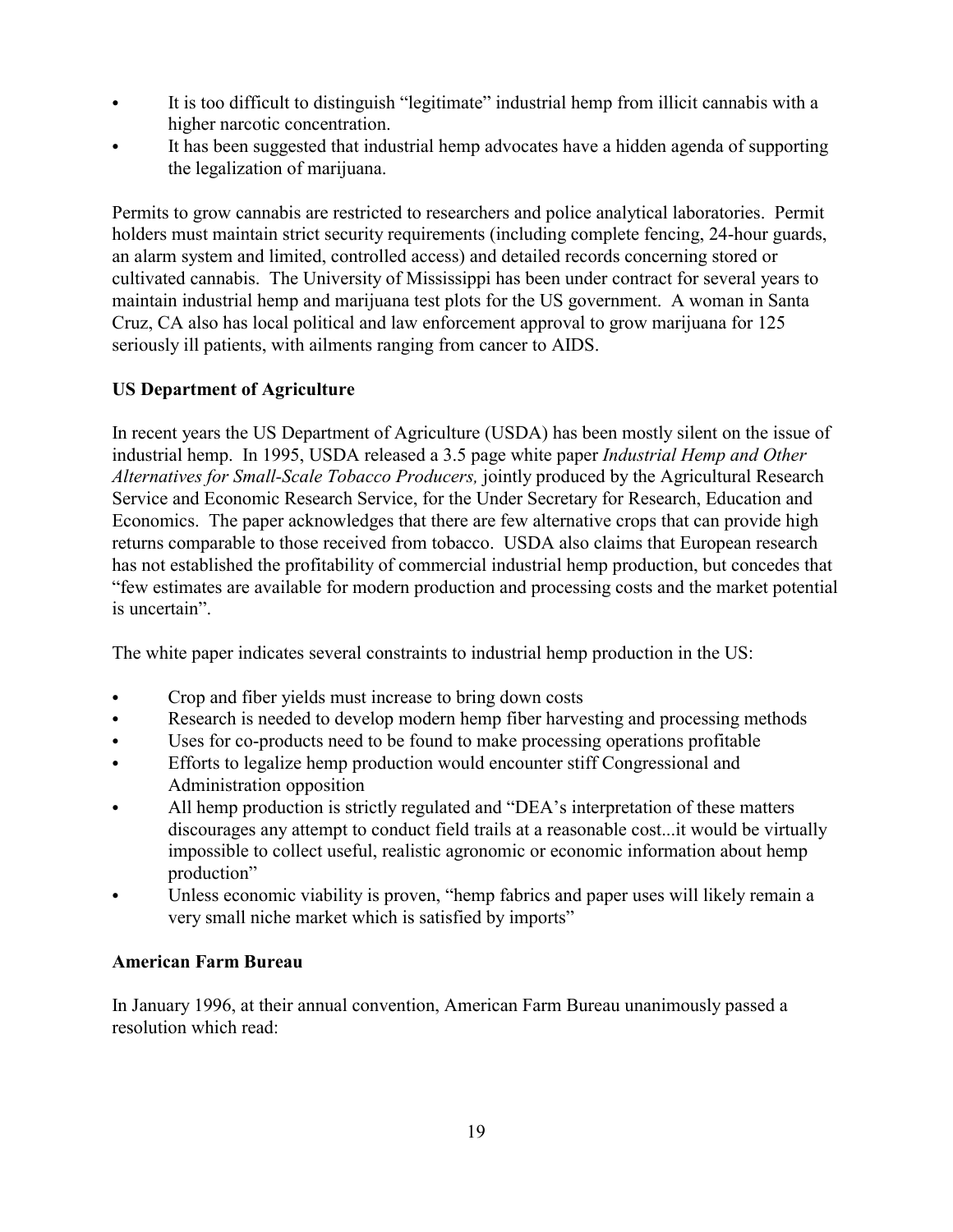ìWe recommend that American Farm Bureau Federation encourage research into the viability and economic potential of industrial hemp production in the United States. We further recommend that such research includes planting test plots in the United States using modern agricultural techniques."

It was thought by many hemp proponents that this endorsement would assist state efforts in legalizing research efforts and add credibility to the industrial hemp movement. However, during their annual meeting in January 1997, AFB voted against the research and production of industrial hemp (by a vote of 198-168) and further stated that *<i><sup>'</sup>We do not support the production of industrial hemp.*" It is not clear what, if any, impact these resolutions have had thus far.

#### **Individual State Efforts**

While various federal agencies are resistant, if not adamantly opposed, to the legalization of industrial hemp, several states are pursuing their own policy initiatives. However, the DEA continues to insist that only they can authorize hemp cultivation. A few Indian reservations have produced hemp test plots, under unique Indian sovereignty.

Since 1995, eleven states have written bills supporting industrial hemp production, of which nine have been introduced as legislation. Only Vermont, Hawaii, and North Dakota have authorized agronomic and economic feasibility studies, yet none have authorized research plots. Industrial hemp bills in Colorado, Hawaii, Iowa, Kansas, Minnesota, Missouri, Oregon, and Virginia all failed in 1997.

In 1996, Vermont passed legislation (H.728) mandating the analysis of market conditions that would affect the development of an industrial hemp industry, the agronomic conditions required for economic levels of hemp production in Vermont, and analysis of other research regarding minimum THC levels of industrial hemp. This research has been undertaken by the University of Vermont and will be discussed in the next section.

Hawaii also passed legislation in 1996 to investigate the economic, agronomic and legal implications of industrial hemp production. House Resolution 71 and House Concurrent Resolution 63 authorizes the study of:

1) the commodity value,

2) economic potential and other benefits,

3) comparison of the economic potential with that of other similar crops, including kenaf and sunn hemp,

4) interest of Hawaii landowners, businesses and other parties in growing industrial hemp,

5) federal procedures for obtaining a permit to grow hemp, and

6) the barriers, including federal procedures and current drug policies at the federal, state and county levels that inhibit and prohibit the growing of hemp.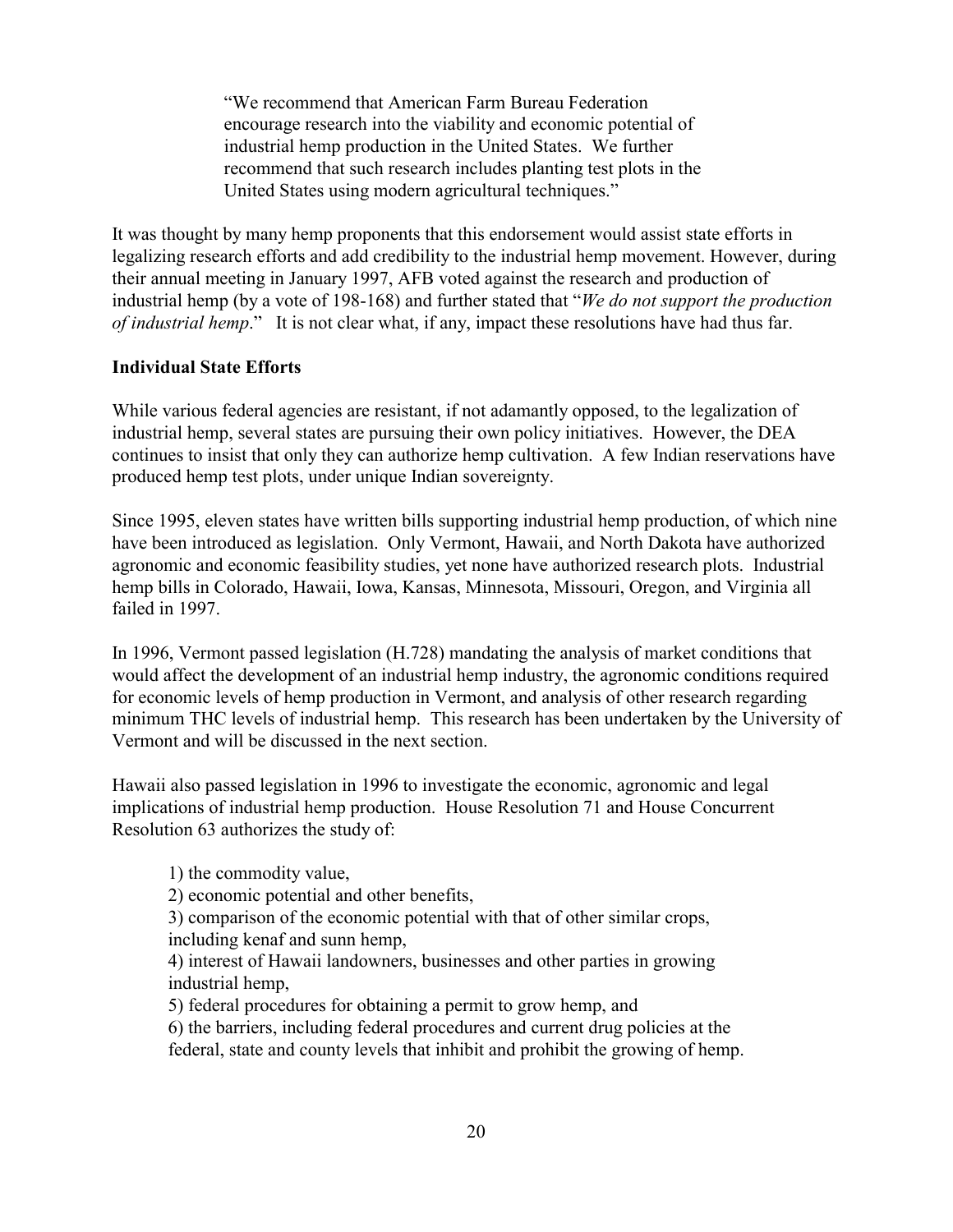The Hawaii Agribusiness Development Corporation has been working with the University of Hawaii College of Tropical Agriculture, the Legislative Research Bureau, and other cooperating agencies on this study. Other bills calling for the decriminalization of "non-psychoactive" (less than 2 percent of THC) strains of cannabis to allow the cultivation of industrial hemp in Hawaii were tabled in the 1997 legislative session. These bills have been active in the 1998 session and are currently pending a hearing in the Judiciary Committee. Rep. Thielen is planning on introducing another bill to permit industrial hemp test plots to be planted, upon the DEA issuing a research permit.

In North Dakota, a bill was passed and signed by the Governor requiring North Dakota State University to study hemp cultivation, marketing, environmental and law-enforcement issues. The bill did not mandate a test plot of hemp. This research is underway and results are expected to be released very shortly.

Although hemp legislation in Kentucky failed to get out of committee last year, a lawsuit by 6 farmers, the Kentucky Hemp Growers Cooperative and the Hemp Company of America has been levied against the US Department of Justice, Drug Enforcement Administration (DEA) for failing to make a distinction between industrial hemp and marijuana. Entered May 1998 in Ashland, Kentucky, the suit asks for a judicial judgement to define the rights and obligations of Kentucky farmers to grow industrial hemp. In July 1998, the US government asked that the suit be dismissed. It is unclear when an opinion will be rendered.

In March 1998, the Resource Conservation Alliance (a Ralph Nader organization) filed two petitions in Washington, DC on behalf of the North American Industrial Hemp Council. One petition calls for DEA to end its classification of hemp as a Schedule 1 drug. The other petition asks USDA to develop a regulatory framework for legalized hemp cultivation.

#### **VII. COST AND RETURN PROJECTIONS**

Industrial hemp production must be profitable from an economic standpoint, regardless of the political environment, to be a viable alternative crop. Hemp must be competitive not only with other fiber and oil substitutes (such as wood, cotton, flax, and soybean and palm oils), but with other production alternatives (for example, corn, hay and tobacco) as well.

There is some fairly good production cost data for other countries, but less than complete profit data. Given that the US lacks current production cost data and a commercial hemp processing market, other countries experiences become valuable, but lead to a certain degree of variability in both cost and return estimates. Production costs should be similar across geographic regions (given the minimal agronomic conditions and chemical applications that are required). However, the lack of processing facilities and other infrastructure necessary for a viable commercial hemp market in the US makes demand and profit projections extremely speculative.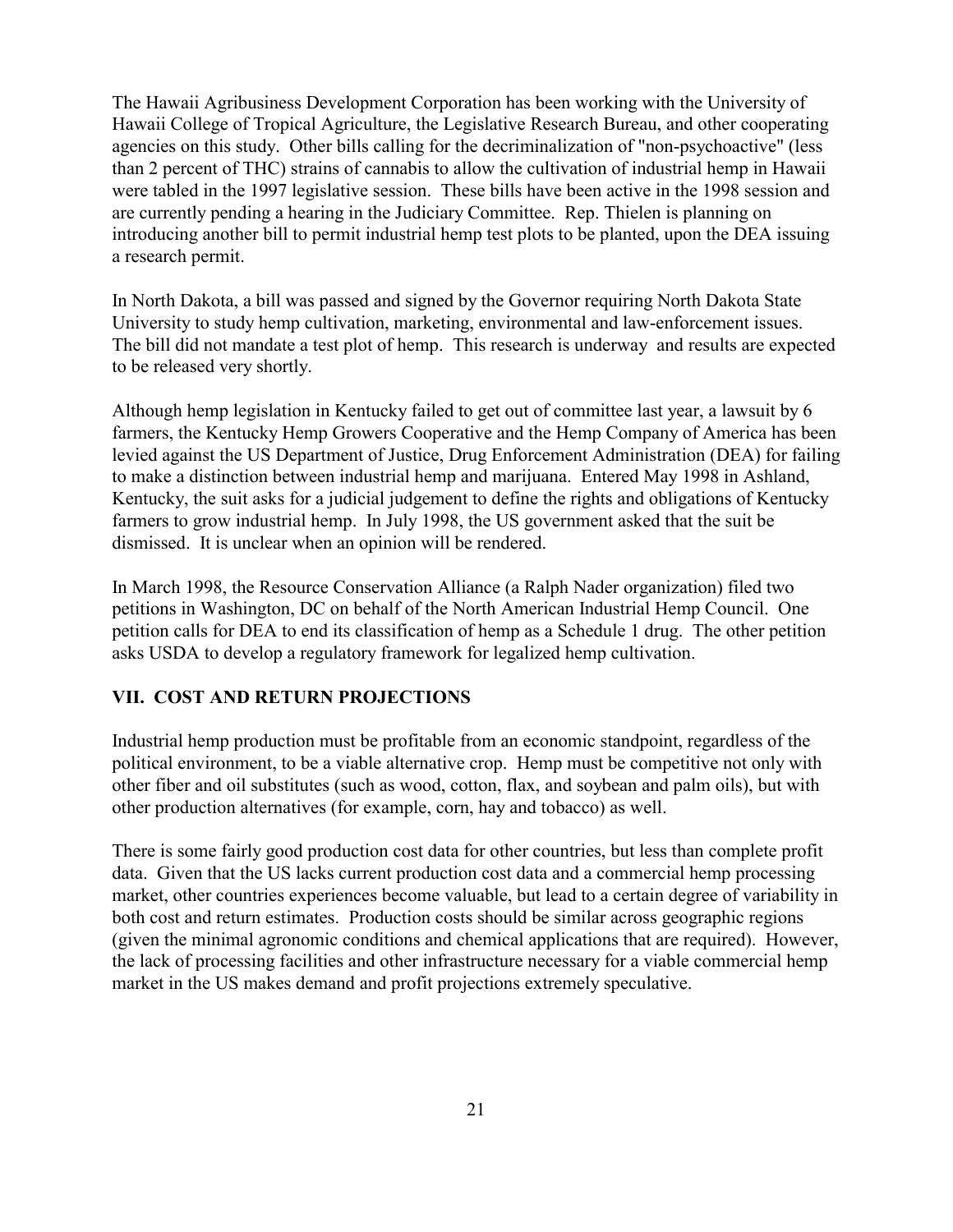Specifically, production cost estimates will depend on a complex array of factors including:

- seed cost, varietal selection, planting density and yield estimates,
- labor and other input costs,
- transportation costs to processing centers,
- security and THC-testing costs,
- growing license or permit requirements and cost,.
- the availability of government production and processing subsidies, and
- the relative profitability of other production alternatives.

Certified seed costs about US\$1971 per ton, of which roughly half is transportation costs from Europe (certified hemp seed is not currently grown in Canada or the US, and most certified seed containing 0.3%THC or less comes from France). Since no varieties have been specifically adapted to North American conditions, yields may be slightly less than average, particularly during early years of commercial production. The creation of a certified hemp seed industry in North America could reduce seed costs.

Labor costs for both harvesting and processing hemp are significantly lower in other non-western countries, such as China and Eastern Europe. Harvested hemp is very bulky and minimizing transport distance between processing centers (at least first stage) is advantageous. As for security and testing costs, legal constraints may be more influential in determining production location advantage.

Currently, hemp growers must compete with substantial production subsidies in the European Union (approximately US\$222 per acre) and parts of Eastern Europe. It is very unlikely that industrial hemp production and processing in the US would be eligible for any subsidies.

With regard to hemp fiber processing technology, in the short-run US producers are at a clear disadvantage. Further, hemp seed crushing facilities and oil producing equipment are rare. If industrial hemp were legalized in the United States, it require significant amounts of investment and several years to upgrade US harvesting and processing technology to make the US hemp market globally competitive. On the bright side, any US investment in the industrial hemp market would most likely be state-of-the-art.

Despite these caveats, production costs and return estimates are presented below as a starting point to evaluate the economic feasibility of producing and processing industrial hemp in the US. While others have reported production costs and returns estimates (and summarized in *Vantreese (1997)*), two of the more recent and comprehensive pieces of hemp research in the US come from the Universities of Vermont and Kentucky. Another major study from North Dakota State University should be published in August 1998.

Major findings of the University of Vermont research include:

• In a survey of hemp experts, of three sectors examined...the paper industry showed the highest potential, followed by the textile industry. The composite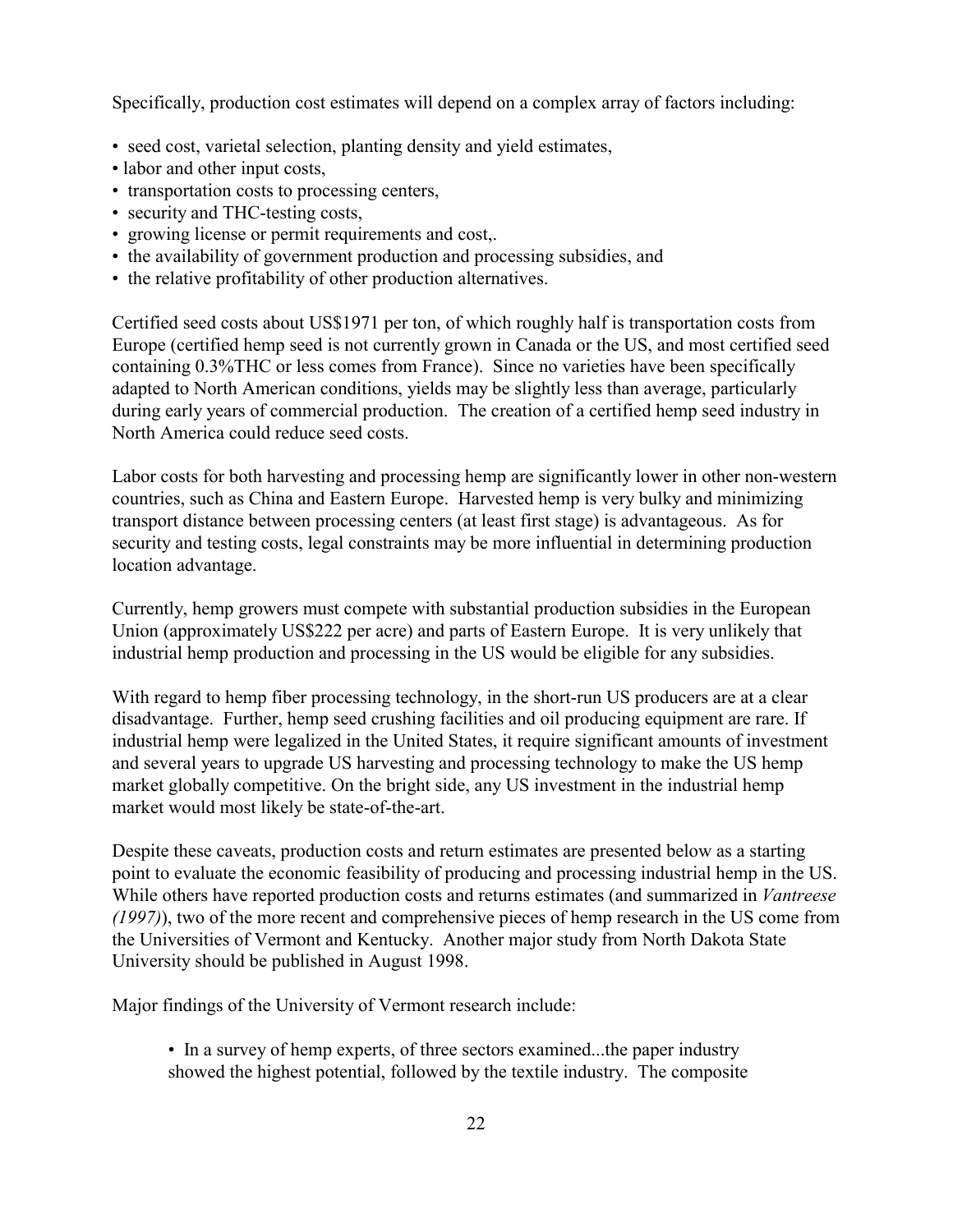industry was shown to have the lowest potential to be a viable industrial hemp industry. *(From 23 hemp experts in several countries.)*

• The lack of processing facilities and other infrastructure necessary for a viable commercial hemp market in the US makes demand and profit projections extremely speculative.

ï Establishing one hemp apparel manufacturing firm and one pressing plant appear to be comparable to establishing one cotton apparel manufacturing firm and one processing plant in terms of GDP and employment based on the assumptions of the study...The economic impact in terms of GDP and employment appears to be similar in terms of growing hemp versus hay, based on the assumptions of the study.

ï Based on the data collected, many Vermont soils are capable of producing a hemp crop, although they may not be ideal.

*(From Lawrence K. Forcier, Dean, College of Agriculture and Life Sciences (University of Vermont) to Chairs of both the state House and Senate Agriculture Committees. January 15, 1998)*

The University of Vermont study contributes to the US hemp debate by evaluating specific hemp sub-industries using a survey of international experts in each field. Targeting the paper industry for hemp producers might have been expected. The paper industry is very well established and dominated by large multinational companies which rely on economies of scale to keep margins low on large volume production. But, specialty papers rely on smaller scale production and product diversity to capture higher profits per unit on a much lower volume of production. It is this market in which new entrants, would have the best chance of succeeding.

With regard to textile manufacturing, it is important to note that most cotton production and processing has moved out of the US as cotton subsidies are wiped out and labor costs are lower elsewhere. Again, those remaining apparel manufacturers have been forced to substitute technology for labor and focus on specialty markets. It would follow that the hemp market would follow a similar path. The carpet and industrial fiber market may hold more promise. The University of Vermont is continuing to research the costs of substituting industrial hemp for other products in the manufacture of composite materials, textiles and paper.

The University of Kentucky Center for Business and Economic Research, under contract with the Kentucky Hemp Museum and Library, has recently (July 1998) published a study that estimates costs, returns and the potential economic impact of growing and processing industrial hemp in Kentucky. Among the key findings of the *Economic Impact of Industrial Hemp in Kentucky* by Thompson, Berger and Allen are (as taken from the Executive Summary):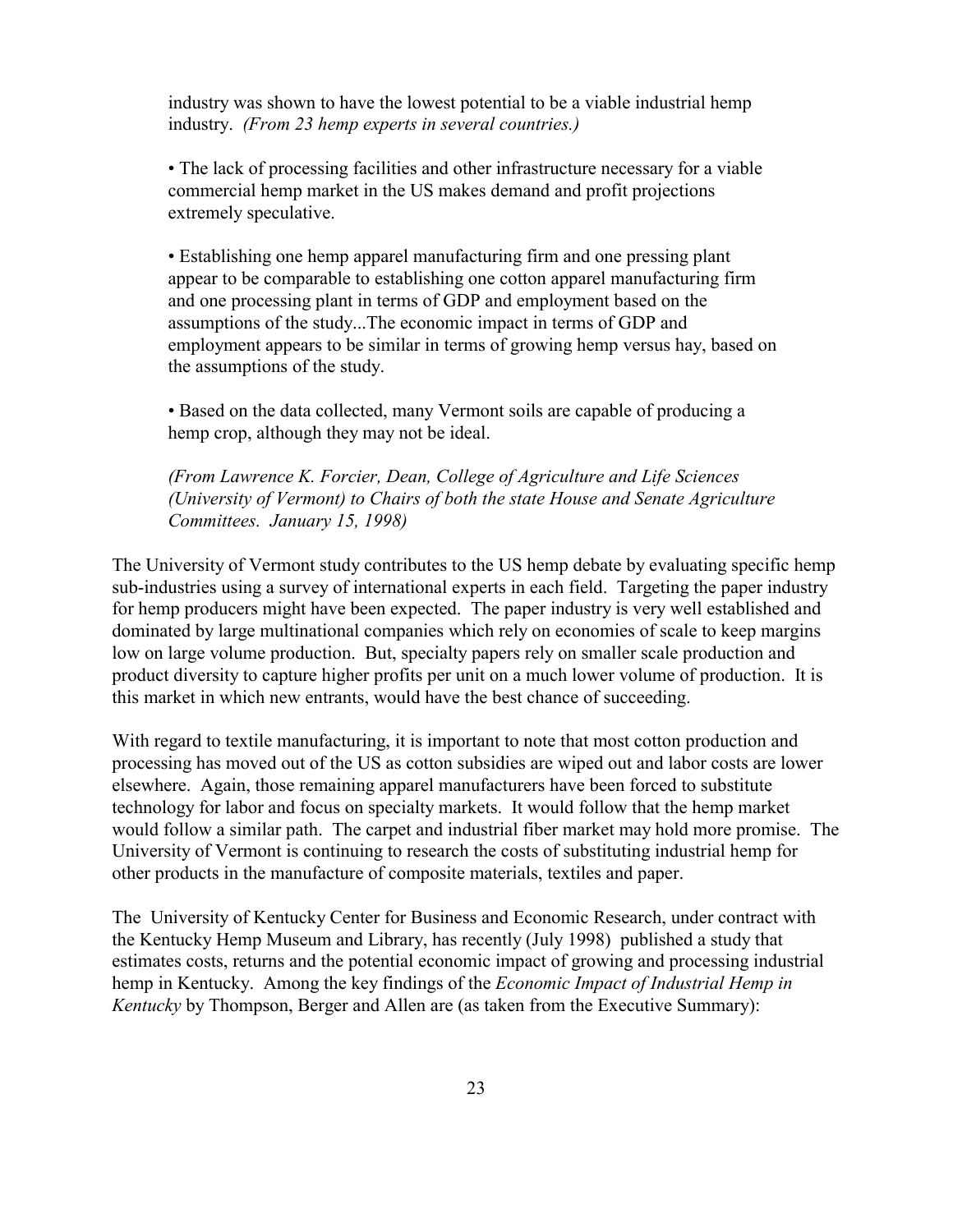- ï *A market for industrial hemp exists in a number of specialty or niche markets in the United States, including specialty papers, animal bedding and foods and oils made from hemp.*
- *ï Additional markets could emerge for industrial hemp in the areas of automobile parts, replacements for fiberglass, upholstery, and carpets.*
- *ï Using current yields, prices, and production technology from other areas that have grown hemp, Kentucky farmers could earn a profit of approximately \$320 per acre of hemp planted for straw production only or straw and grain production, \$220 for grain production only, and \$600 for raising certified seed for planting by other industrial hemp growers. In the long run, it is estimated that Kentucky farmers could earn roughly \$120 per acre when growing industrial hemp for straw alone or straw and grain, and \$340 an acre from growing certified hemp seed.*
- *ï Industrial hemp, when grown in rotation, may reduce weeds and raise yields for crops grown in seceding years. Several agronomic studies have found that industrial hemp was more effective than other crops at reducing selected weeds. One study found that industrial hemp raised yields by improving soil ventilation and water balance.*
- *ï The economic impact if Kentucky again becomes the main source for certified industrial hemp seed in the United States is estimated at 69 fulltime equivalent jobs and \$1,300,000 in worker earnings. The total economic impact in Kentucky, assuming one industrial hemp processing facility locating in Kentucky and selling certified seed to other growers, would be 303 full-time equivalent jobs and \$6,700,000 in worker earnings. If two processing facilities were established in Kentucky, industrial hemp would have an economic impact of 537 full-time equivalent jobs and \$12,100,000 in worker earnings. If one processing facility and one industrial hemp paper-pulp plant were established in Kentucky, industrial hemp would have an economic impact of 771 full-time equivalent jobs and \$17,600,000 in worker earnings.*
- *ï These economic impact estimates reflect possible outcomes for Kentucky given a national industrial hemp industry that is focused in specialty niche activities that have already been demonstrated to work in Europe. It is important to remember, however, that technologies are under development that may allow industrial hemp products to compete in bulk commodity markets. The economic impacts that would occur if these technologies were found to be commercially feasible would be substantially greater than those identified in this report.*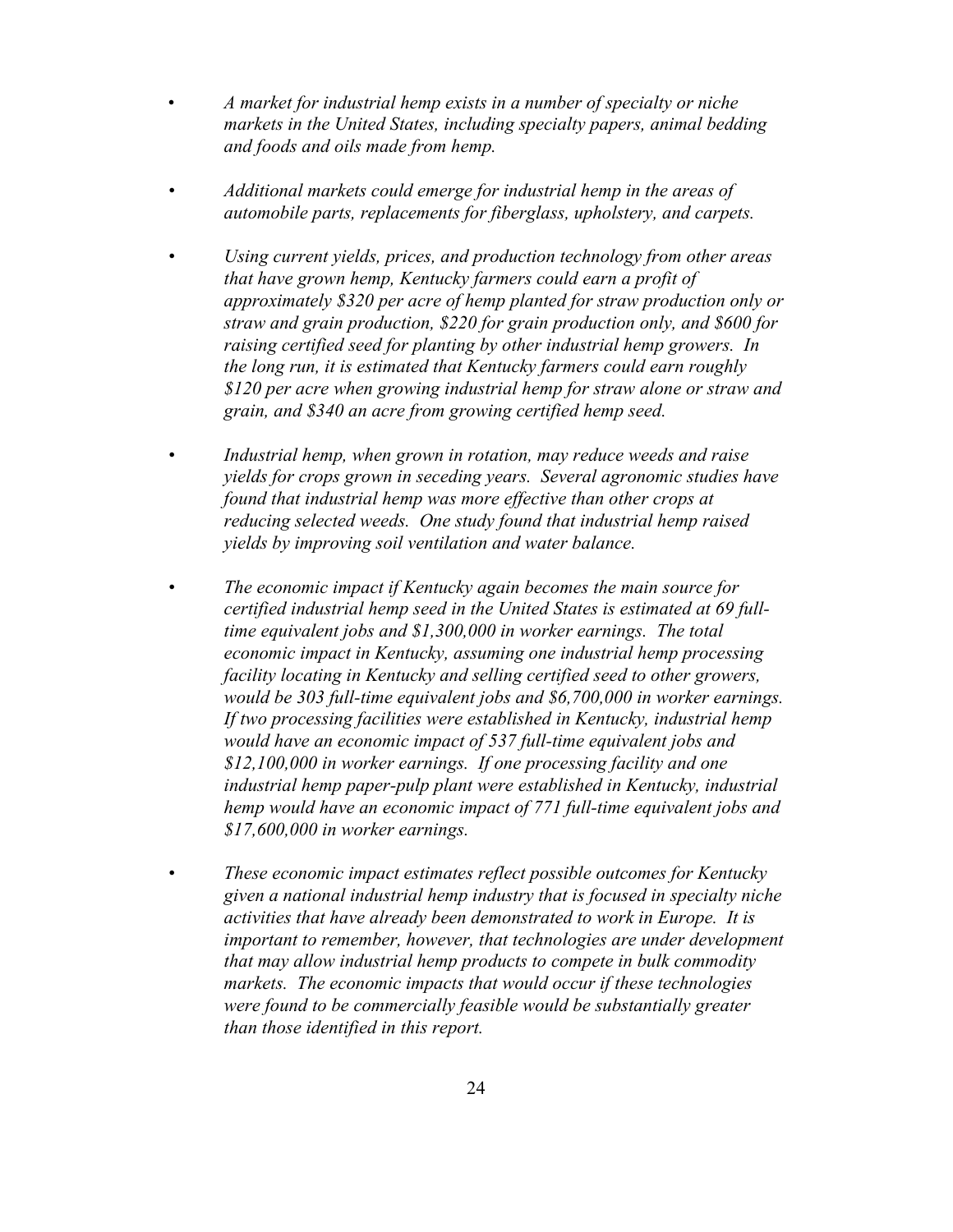(Note: Straw production refers to fiber and hurd production. Grain production is for seed oil crushing and meal production. Certified seed is producing viable seed for other farmers to grow hemp.)

The University of Kentucky study has added significantly to the hemp profitability discussion and is commended for its thorough and conservative approach in evaluating US hemp market potential. The researchers talked with a multitude of hemp growers, processors and marketers to calculate production costs and returns. Although one could argue with specific yield projections or demand estimates, the study does a very good job in pulling together quite reasonable shortrun estimates.

Thompson et al contend that once the hemp industry was re-established in the US that increased production would push raw hemp prices down, as increased demand would tend to have upward pressure on prices. Long-run costs and returns estimates suggest that profits per acre would fall to approximately \$110 per acre for hemp straw and grain production, \$130 per acre for straw production only, \$5 per acre for grain production only, and \$342 per acre for raising certified seed.

However, it should be noted that most projected cost and demand projections were gathered from the "pro-hemp" side of the debate. It would be worthwhile to see how the demand projections would change if some of the large paper, textile, apparel, feed, seed, automotive and oil companies had been consulted. Industry observers and experts might have very different forecasts for the industrial hemp market. Of course, this information would be difficult to obtain, but would provide a more accurate assessment of future commercial demand for hemp.

The UK study correctly notes that US hemp production would likely displace economic activity generated by a less-profitable crop alternative (whether it be a few less acres of cotton, hay, soybeans, or wood pulp production). Alternatively, the pie for agricultural commodities might get larger if we substituted hemp for petro-based products. Of course, which would expand faster  $\alpha$  demand or supply  $\alpha$  is a key part of the price, thus profitability, question.

One of the questions the UK study raises is *"Does Kentucky (or any state for that matter) really have an edge in the industrial hemp market?*" Could any one state circumvent federal hemp growing restrictions to capture the early innovator profit? This is particularly critical in establishing certified seed production, which is estimated to have the highest return. It appears that both federal and state law would have to be modified to permit legal hemp production in any one locale. It is reasonable to assume that early US hemp seed production would be under contract from one of the French companies which hold the patents on high-yielding / low-THC hybrid varieties. Obviously, the holder of the patent would want to contract with not only the "best" growers, but also would want to diversify regionally to minimize production risks (in the event of drought, etc).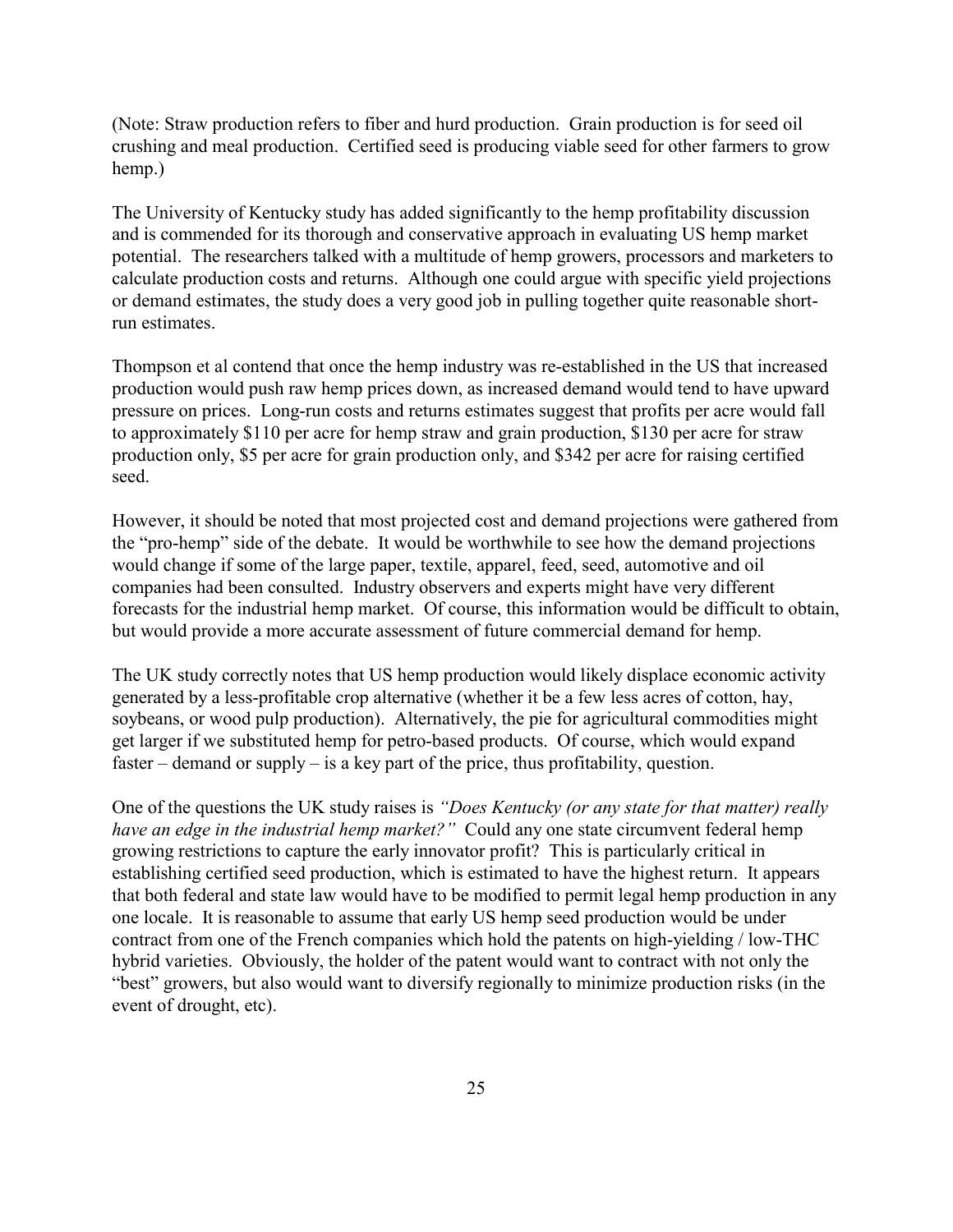The next question is *"Who would develop new strains for North America - the French, the landgrant Universities or private sector seed companies (such as DEKALB, Monsanto or Pioneer)?*î. Very few Universities have licensed patented seed production. Nearly all seedstock production in the US is under contract with domestic private sector companies or with some of the large multinational companies noted above. It is reasonable to assume that the industrial hemp seed market in the US would travel a similar path. If hemp seedstock production was contracted out by private sector companies, what premium could US producers earn over producing hemp seed for grain?

The UK study forecasts that hemp seed grain would sell for 15 cents/lb versus 60 cents/lb for hemp seedstock, or at a 400% premium to the farmer. For soybean, wheat and corn seedstock production, farmers typically earn a 10% premium above market price. (For example, if corn is selling for \$2.25 per bushel, corn seedstock would contract for about \$2.48/bu.) Cottonseed (which might be more analogous to the hemp seed market) premiums are quite a bit higher. Cottonseed for ginning sells for about \$120 per ton, while cotton seedstock is contracted for around \$184 per ton (about a 50% premium). In either case, the seed prices used by the UK study appear to be out of line with other seedstock markets.

Perhaps the biggest uncertainty in projecting hemp profits is that of price volatility. Any changes in supply (including production costs, technology or the number of producers) or demand (for the wide-variety of uses for hemp) will result in price changes. For example, an increase in the market supply of hemp would effectively lower hemp prices. While farmers could sell more hemp at a lower price, the larger question is *"Would the reduction in hemp prices be outweighed by the increase in hemp sales?*". As discussed earlier, the world hemp seed market has endured extreme price volatility over the last 20 years.

China is the largest producer of hemp seed (with nearly 80% of world production), and is one of the largest hemp fiber producers. From 1986-88, China significantly increased hemp seed production. As a result, from 1986-91, China's share of the hemp seed market exploded from zero to controlling nearly three-quarters of world trade, before falling to zero once again in 1992. During this period, world hemp seed exports increased from around 5,000 mt to 18,000 mt (an increase of 360%) per year.

As China dumped hemp seed on the world market, hemp seed prices fell 43% (from an average of 26.5 cents to 15 cents per pound) during the late 1980s and early ë90s. This confirms the conventional wisdom that increased hemp production would lower world prices, thereby creating some increase in world demand. However, without significant reductions in production costs, the 15 cents/lb price range is the reported break-even price for hemp farmers in UK's study.

In 1992, China abruptly reduced production, exports fell back to 7,000 mt and prices recovered to 23 cents. A significant part of this price sensitivity is due to the relatively small volume of the hemp market. A 13,000 mt increase in world soybean exports (approximately 32 *million* mt last year) would be insignificant. The smaller the volume of a market, the greater the price sensitivity, as supply and demand change.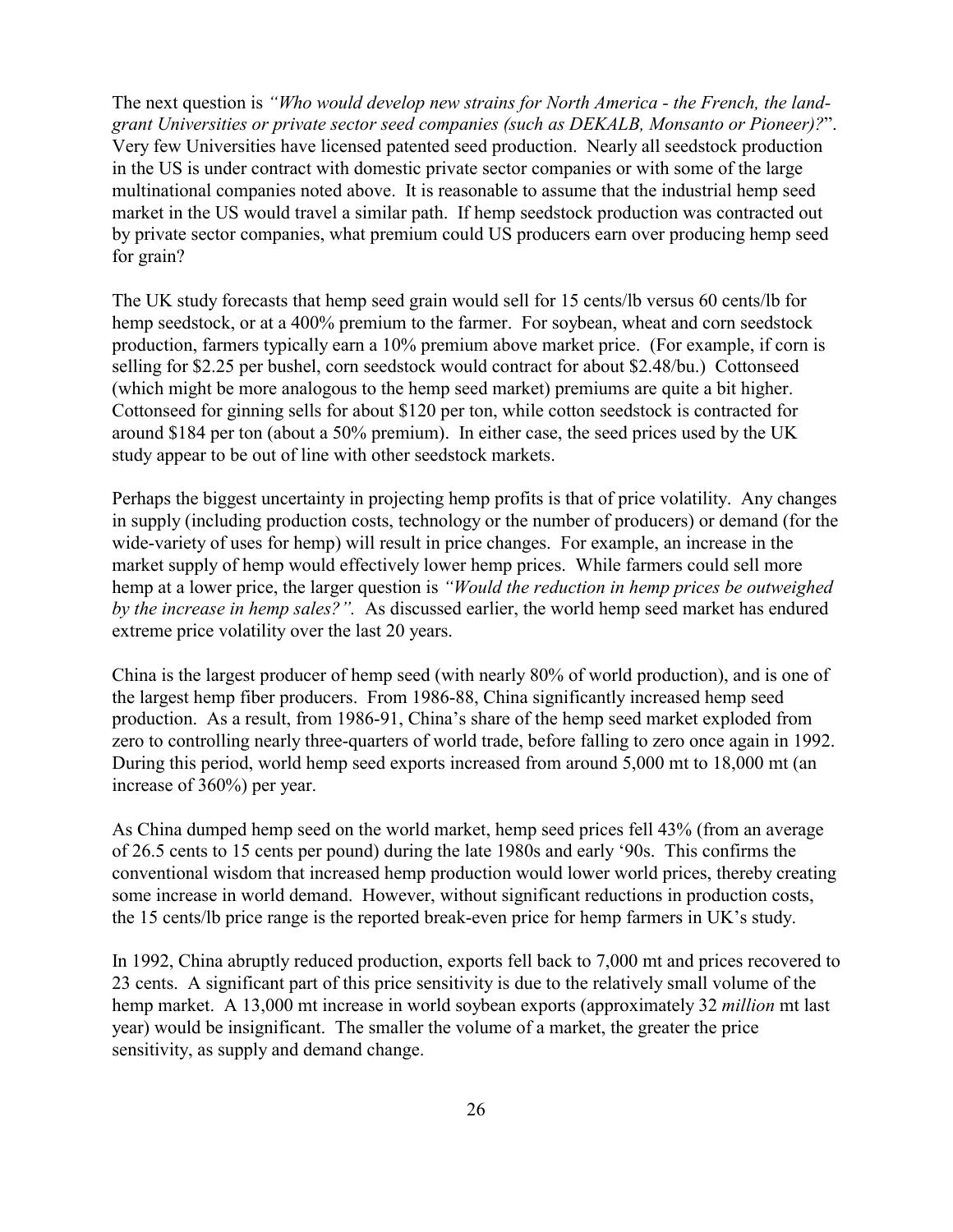Economists use the concept of elasticity to determine the effect of changes in price, resulting in changes in demand, thus revenue to the producer. The UK study used a general price elasticity measure of -0.55 from corn and soybean markets to project hemp market demand changes. However, using actual hemp market data over the last 36 years, hemp seed has a price elasticity of demand of approximately -1.3 for price decreases, -.67 for price increases and an overall ownprice elasticity of -0.99. This means that, for example, a 10% decrease in hemp seed prices will result in a 13% increase in hemp seed demand, while a 10% increase in hemp seed prices would result in a 6.7% decrease in hemp seed demand.<sup>6</sup> Thus, the market is much more responsive to *decreases* in the price of hemp.

While hemp fiber prices have been much more stable, recent small increases in world production have caused fiber prices to fall in half in 1996. Again, the small volume of the hemp fiber export market -- only 1.9 mt in 1996! -- is minuscule compared to world cotton exports (approximately 27 *million* 480-pound bales last year) and wood paper pulp trade. While the bulkiness of hemp fiber encourages value-added hemp trade (rather than raw product), it is easy to see how small increases in hemp exports could dramatically lower world prices.

It is the combination of projected hemp demand uncertainty, coupled with a low volume market, that makes hemp prices volatile and profit estimations adventurous. The current US hemp import market is about \$3 mil, nearly all of which is value-added hemp products (not counting

<sup>&</sup>lt;sup>6</sup> World hemp seed prices have exhibited two distinct periods of volatility due to the Chinese presence in the market and more recent demand for French seedstock due to European Union hemp subsidization. The data set was divided into three time periods and using statistical regression, own-price elasticities of demand were calculated. Imputed lagged prices (gleaned from quantity and value FAO trade data) were regressed on lagged trade volumes in each time period. While a fully specified market equilibrium model might give more precise results, the issue of price volatility is adequately demonstrated here.

| Variable                 | DF | <b>B</b> Value | <b>Std Error</b> | t ratio  | Approx Prob |
|--------------------------|----|----------------|------------------|----------|-------------|
| Intercept                |    | 8.395843       | 0.1521           | 55.206   | 0.0001      |
| Lag Price (T1) 1961-85   | 1  | 0.022107       | 0.1769           | 0.125    | 0.9013      |
| Lag Price (T2) 1986-91   | 1  | $-1.274091$    | 0.1649           | $-7.727$ | 0.0001      |
| Lag price (T3) 1992-1996 | 1  | $-0.670499$    | 0.2912           | $-2.302$ | 0.0282      |
| Auto1 *                  |    | $-0.498150$    | 0.1794           | $-2.776$ | 0.0092      |

\*Durbin-Watson tests for auto-correlation proved positive and the model was corrected. Other statistical approaches resulted in elasticity coefficients within close proximity to those reported. It is interesting to note the lack of statistical significance for the first time period, 1961-1985, between price and quantity demanded.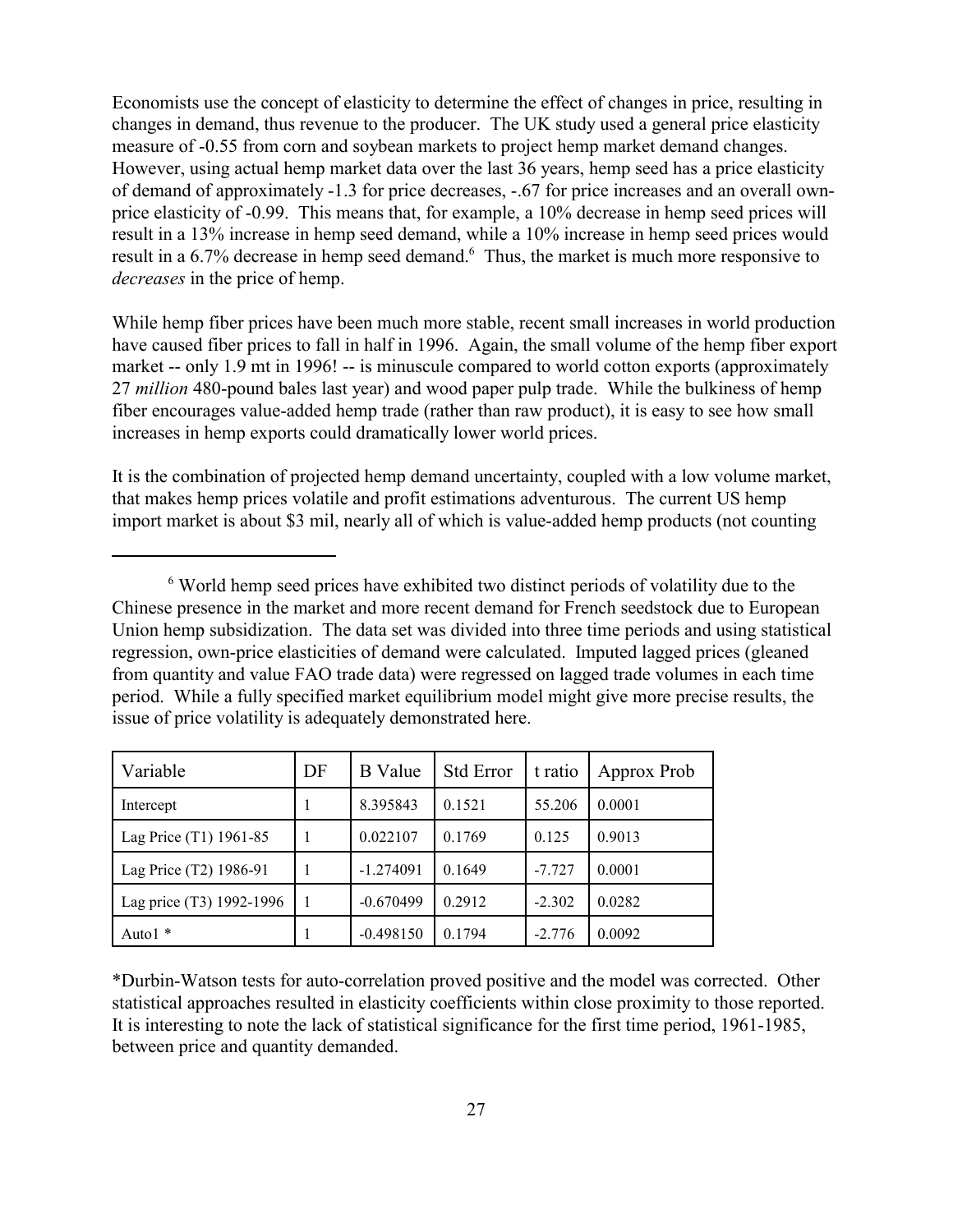consumer-ready goods). Despite the current fad for products made from hemp, legalized hemp production in the US would very likely depress US hemp prices, particularly in the short-run, and may even have a dampening effect on world prices, given the current state of world hemp processing technology and capacity. Of course, lower hemp prices would make hemp more price-competitive with other substitutes. But, at current world prices it does not appear that hemp can compete on a large scale and may be confined to a niche or specialty market until processing technology improves.

#### **VIII. CONCLUSIONS**

Many have argued the merits of hemp fiber and oil -- superior fiber length and strength, excellent oil quality for both industrial and feed uses, and a myriad of other applications. Despite these claims, the global industrial hemp market has been on a downward trend for the last 30 years and remains negligible in magnitude. World hemp fiber production has fallen to 55,500 metric tons, one-fifth the level of the 1960s, while world hemp seed production has slipped to 33,000 metric tons.

Similarly, world exports continue to decline. Total world trade in industrial hemp fiber and seed amounted to only \$10.4 million in 1996! It appears that world trade in consumer-ready hemp products has been on the increase, although statistics are not available to support that claim. Declines in the hemp market may be signaling that hemp profits are also on the decline -- either absolutely and/or relative to other production alternatives.

Although hemp processing technology remains antiquated, new innovative fiber separation techniques are being tested, particularly in western Europe. The lack of processing facilities and other infrastructure necessary for a viable commercial hemp market in the US makes demand and profit projections extremely speculative.

The silence of the large paper, textile and oil manufacturers is notable. Multinational companies are not confined to the US for investment opportunities and have the capacity to invest in production and processing facilities all around the world. Non-existent US industrial hemp production does not impede their investment elsewhere. It is notable that foreign investment in hemp processing facilities in China and Europe are small and logical to assume that these decisions were based on prudent business sense.

None of the large multinationals has openly supported the legalization of hemp in the US. Why? Is it short-sightedness or disregard over abusing our natural resource base? Is it concern over the confusion with marijuana? Or is it simply that they don't care? Corporate America is not waiting for the US to legalize hemp. They have access to plenty of raw material and low labor costs (China and Eastern Europe), and a stable economic and political environment where hemp production is legal (the European Union). Why bother with the convoluted politics of America?

A good illustration of the lack of investment in the hemp industry is found in the hemp pulp market. Currently, there are about 20 paper mills worldwide that use hemp as a fiber source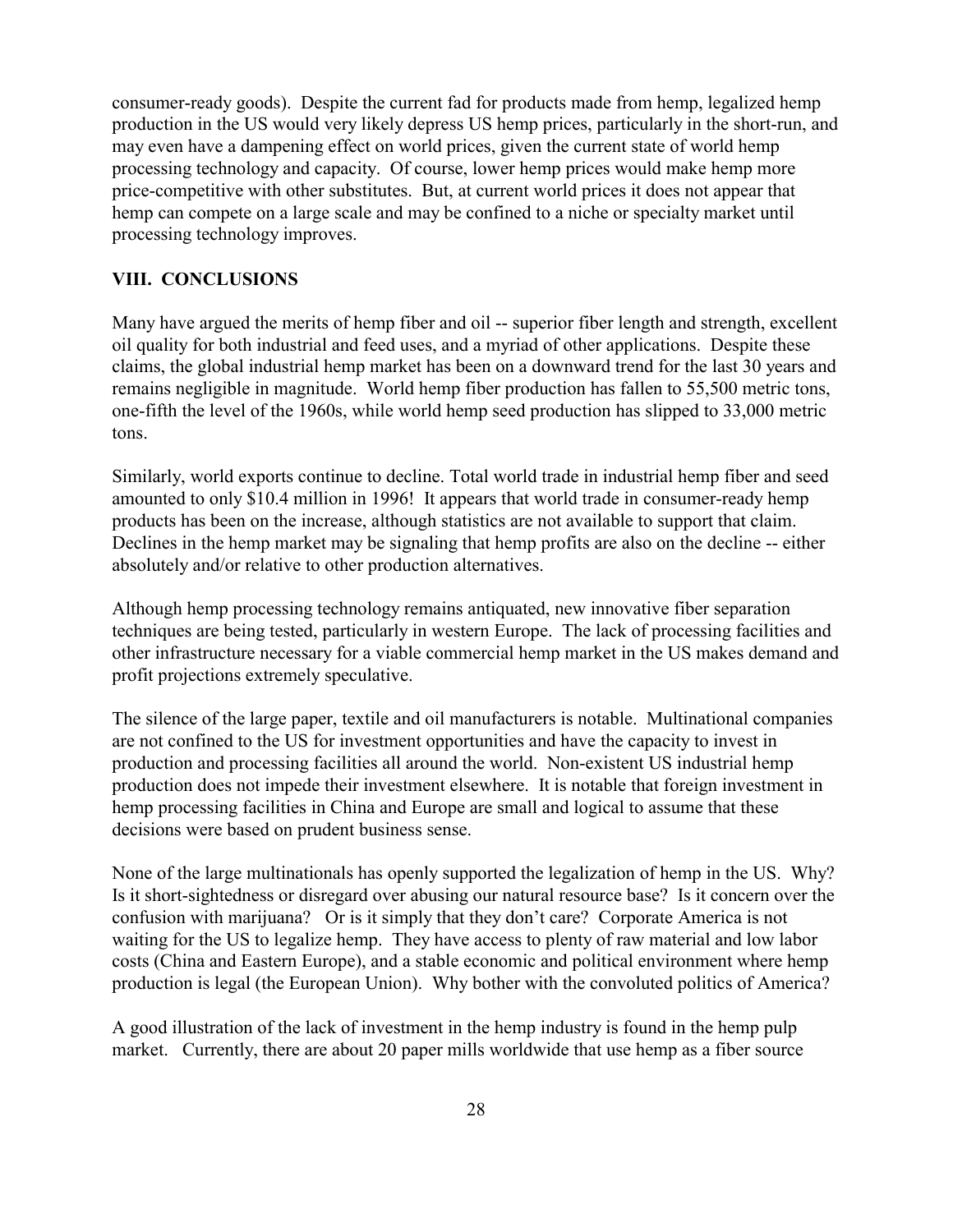(along with flax, cotton, bagasse, sisal, abaca, and other annuals). This compares to thousands of non-wood paper mills in the world. World hemp pulp production is estimated to be about 120,000 tons per year, or about 0.05% of the world's annual paper production volume. About half of these mills are located in China and India (the leading producers of industrial hemp *(cannabis sativa l.* and sunn hemp respectively). The remaining mills are located in the western world.

While wood pulp mills typically produce over 250,000 of wood pulp per year, average hemp pulp and paper mills typically produce about 5,000 tons per year. Hemp pulp sells for about US\$2100 per ton (again, for specialty paper uses) and typical bleached softwood pulp at US\$800 per ton. Further, these small mills have difficulty in meeting western environmental regulations and hare beginning to migrate to countries with more permissive environmental standards. (Van Roekel)

Again, it must be emphasized that hemp production is not the problem. Of course, pulp is but one use for industrial hemp. But, it is the challenge of improving hemp processing that will open the doors of cost competitiveness. At the risk of being repetitive, the large multinational paper, textile and oil companies are not stupid. Nor are they short-sighted. They also have research and development budgets that would dwarf that of public universities. If they can't make hemp work in the marketplace, what type of costs and return differential might small farmers and businesses work towards? That is the crux of the great hemp debate.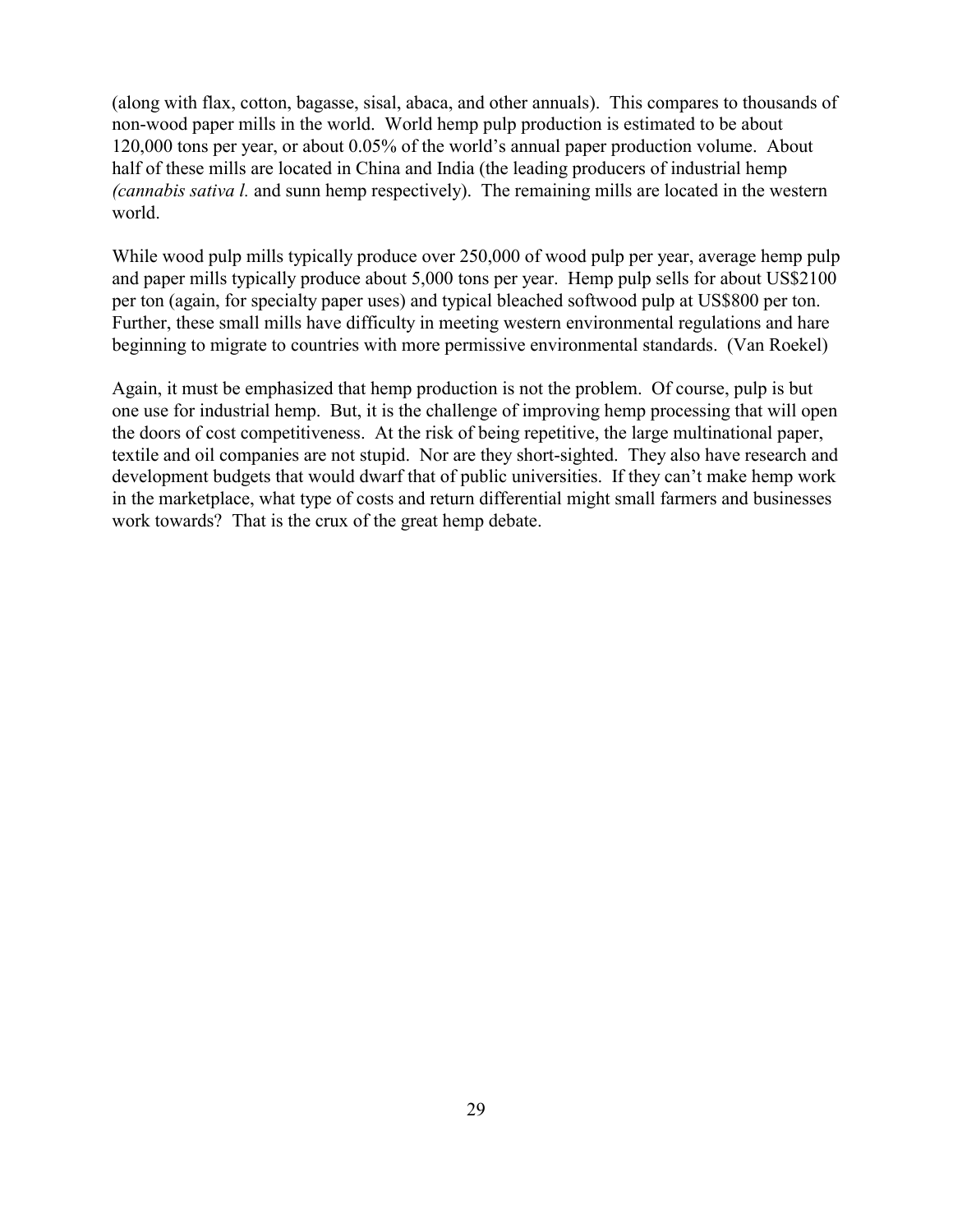# **IX. SELECTED RESOURCES**

Agribusiness Development Corporation. "Industrial Hemp Study". Prepared for the Nineteenth Hawaii State Legislature. January 1997.

Ballanco, Thomas J. "The Colorado Hemp Production Act of 1995: Farms and Forests Without Marijuana". University of Colorado Law Review Volume 66, Issue 4 (1995).

**Bioresource Hemp Symposium 1995.** Proceedings from the 1995 conference held in Frankfurt, Germany, February 1995.

Bosca, Ivan and Michael Karus. "The Cultivation of Hemp: Botany, Varieties, Cultivation and Harvesting". Sebastopol, CA: HEMPTECH.

Colorado Hemp Initiative Project (CO-HIP) World Wide Web Site: http://www.welcomehome.org/cohip

**Commercial hemp.** Special Edition: "The Commercial and Industrial Hemp Symposium Two." Spring 1998, Volume 2, Issue 5.

Ecolution World Web Site http://ecolution.com

Food and Agriculture Organization/United Nations. Various statistical databases.

Gettman, Jon. "Hemp Entrepreneurs and US Public Policy: The 1996 Hemp Business Survey." Prepared for the Hemp Company of America. July 1996.

Gettman, Jon. "World Hemp Fiber Production and Trade Trends 1961-1995." Prepared for the Hemp Company of America. February 1997.

Halbrendt, Catherine Chan; Wang, Qingbin; and Matthew C. Mole. "Alternative Agricultural Strategies in Vermont: The Case of Industrial Hemp". Paper presented at the Vermont Agricultural Economic Development Conference, Dec. 16, 1996.

"Hemp (Cannabis sativa)." Agriculture and Agri-Food Canada, Policy Branch. Bi-Weekly Bulletin. Vol 7. No. 23. December 1994.

*Hemp: Income, Market Questions Remain.*<sup>2</sup> Agri-View, December 1, 1995. Wisconsin.

Hobson, John. "The British Experience: Growing, Processing and Marketing." Presentation at the Commercial and Industrial Hemp Symposium II. Vancouver, British Columbia, Canada, February 1998.

"Industrial Hemp as a Cash Crop for Colorado Farmers." Boulder Hemp Initiative Project. 1994.